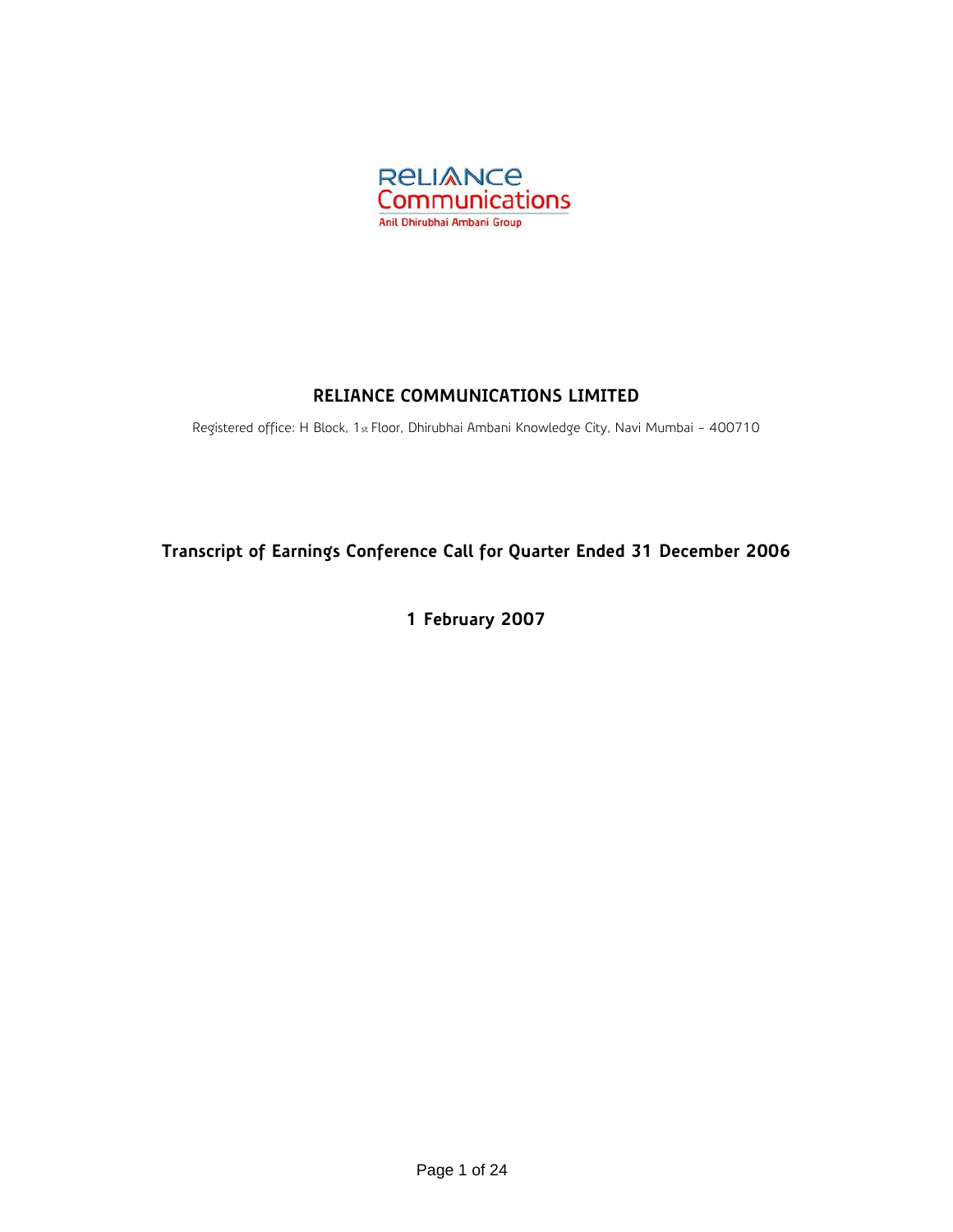Thank you for standing by and welcome to the Reliance Communications Global Earnings Call on the Reliance Audio Conference Platform. This call is hosted by Macquarie Securities. At this time, all participants are in listen only mode. There will be a presentation followed by a question-and-answer session, at which time if you wish to ask a question, please press "star, one" on your telephone.

Please be advised this conference is being recorded today. I would like to hand the conference over to Mr. Shubham Majumdar, Telecom Analyst of Macquarie. Over to you, sir.

# Shubham Majumdar:

Thank you. Good morning or afternoon, ladies and gentlemen. We at Macquarie Securities are pleased to host this call for the third quarter results of Reliance Communications. We would like to congratulate Reliance management on another strong quarter of performance.

Today, we have present from Reliance Communications, the Chairman, Mr. Anil Dhirubhai Ambani, and the senior management of the Company. The call will begin with some key observations by the chairman and senior management of Reliance, followed by Q&A. The duration is scheduled for 1 hour.

I must remind you that the overview and discussions today may include certain forwardlooking statements that must be viewed in conjunction with the risks that the Company faces.

It is now my pleasure to handover to Mr. Ambani. Over to you, sir.

# Anil Dhirubhai Ambani:

Good evening, good afternoon and good morning to all of you joining us today from around the world and within India to discuss our third quarter results. I would also like to, once again, extend a very warm welcome to the investors listening in through the TV channels across the country.

I am being joined today by our senior leadership team, represented by Mr. Prakash Bajpai, who leads our Enterprise business; Mr. Punit Garg, who leads our FLAG business; Mr. Aggarwal, who leads our International business; and Mr. Shukla, who leads our Wireless business.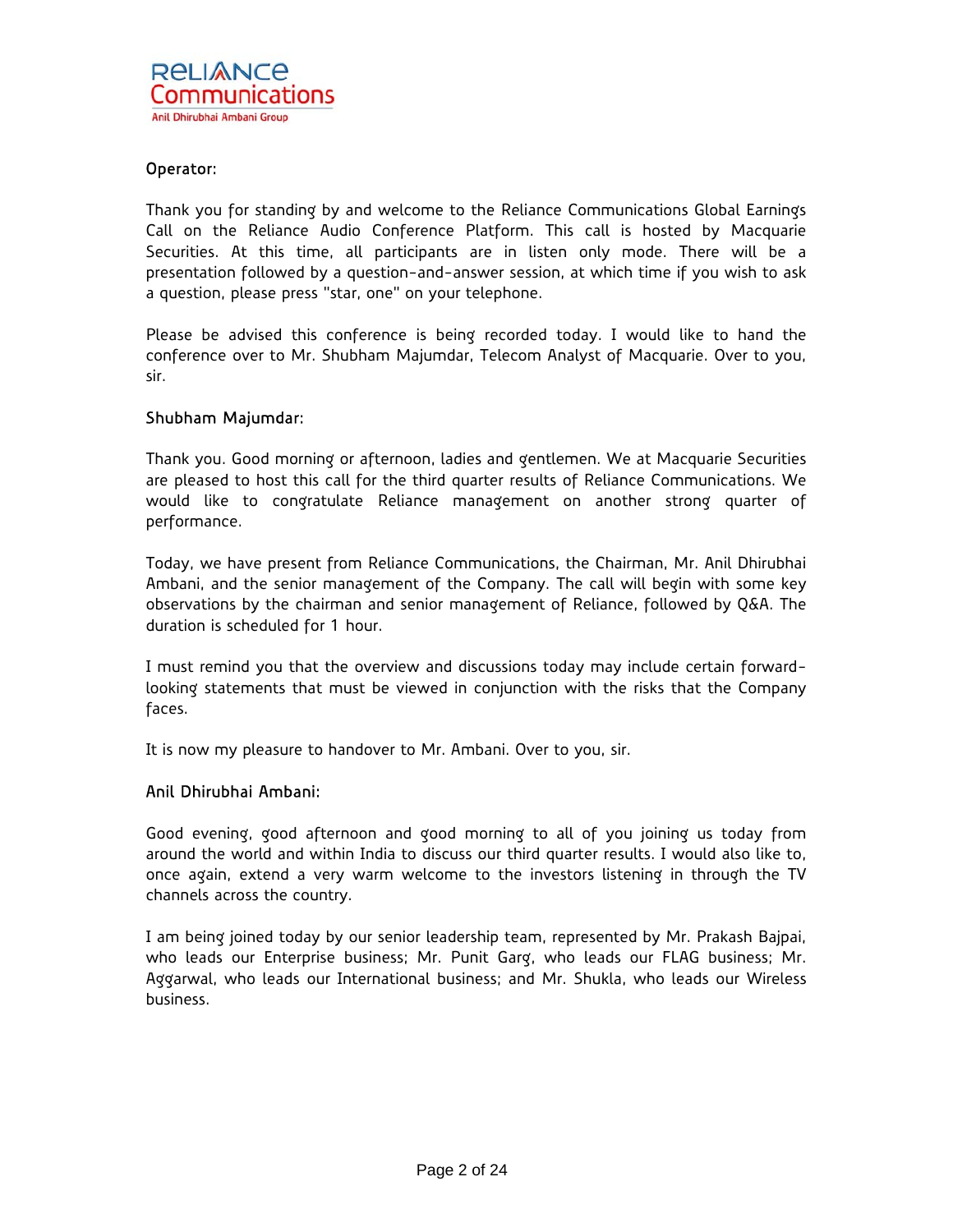

I would like to begin by updating all of you on the journey so far for Reliance Communications. Within a short span of just nine months since listing, we are amongst a select group of companies that have an annualized EBITDA of well over Rs. 5,000 crores or about US\$1.1 billion and EBITDA margin of over 40%. Our shareholders' equity stands at over Rs. 20,000 crores or US\$4.5 billion, the largest in the telecom space in India. Our current stock market capitalization is nearly Rs. 94,000 crores or over US\$21 billion and a customer base, as we speak, of nearly 34 million customers.

Reliance Communications is counted as Asia's fifth most valuable telecom company, measured both by stock market value and the number of our customers. In the past nine months, Reliance Communications' stock has outperformed the Sensex by more than 100%. Just to put things into perspective, it took us nearly 24 months to gain our first 10 million customers and just under 18 months to add 20 million new customers and to cross the 30-million customer mark.

I am sure that most of you know of us as a leading Indian wireless services provider. However, we also operate the single-largest private submarine cable system globally. We also carry nearly 40% of the total international traffic from India. The information connectivity requirements for three-fourths of India's top companies are catered by Reliance Communications. And we are rapidly penetrating several global markets via offering high standards of service and unmatched value.

We at Reliance Communications believe that the recent acceleration witnessed by the Indian telecom sector is only the early stage of a multi-year growth opportunity. Reliance Communications is strongly positioned to participate in this opportunity. We are confident that we will continue to achieve profitable growth, as we move forward, and create sustained long-term value for our more than 2 million shareholders.

Moving to our financial performance during the third quarter. The highlights are net profit of Rs. 924 crores or US\$209 million, up 198%. EBITDA of Rs. 1,527 crores or US\$346 million, a growth of 76%, and revenue growth of 26%, at Rs. 3,755 crores, or US\$851 million. Our EBITDA margin expanded to a record 41% from 29% with strong contribution across all our businesses; that is, our wireless business, our global business and our enterprise business.

Our shareholders' equity or net worth crossed Rs. 20,000 crores. That is more than US\$4.5 billion. Our net debt to equity reduced further to just 0.07:1. Given our current balance sheet strength, we can potentially borrow on a conservative basis Rs. 20,000 crores, or close to US\$5 billion, and still maintain a debt-equity ratio of just 1:1, conservative for a company growing as rapidly as Reliance Communications.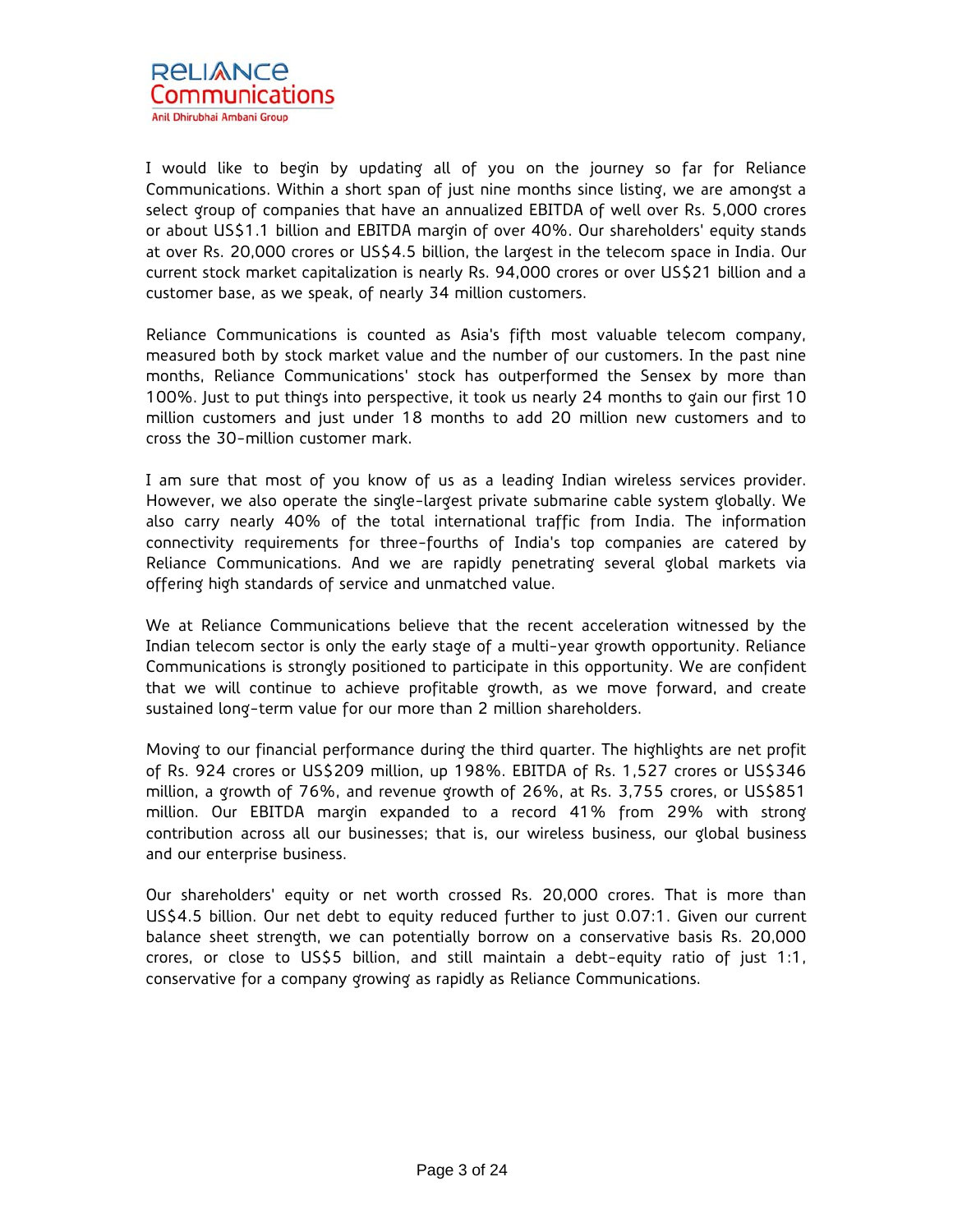

Our capex for the year ended March 2007 is now expected to cross Rs. 7,700 crores; that is, US\$1.75 billion, which is about Rs. 1,000 crores, or US\$200 million, more than our capex guidance for the current fiscal year. This figure includes the network expansion in our eight GSM circles that is under completion in the next few weeks. We have created an additional capacity of more than 10 million GSM lines and have expanded our coverage by over 1,600 towns to 2,200 towns in our GSM circles.

Moving to our growth initiatives. I mentioned in our call in the second quarter that we will give our capex guidance in the third quarter for the following year. So keeping that commitment in mind, I am happy to announce that we will be investing US\$2.5 billion or roughly Rs. 11,000 crores in the coming financial year ending March 2008. This will support the expansion of our India-focused businesses.

This accelerated capex will enable us to capture the multiple growth opportunities available to our profitable and integrated business model. This capex includes our planned aggressive rollout during the course of the next financial year of over 20,000 new towers for supporting our wireless business, and this will further enhance our coverage and our capacity on our nationwide business. Our planned investments outside India, including our US\$1.5 billion FLAG NGN project, will be in addition to this amount.

In the financial year 2008, we also plan to make investments, which are covered by our India-focused businesses to support the rapid growth in our enterprise broadband segment, and the launch, I should say the commercial launch, of our IPTV and our DTH businesses, which are projected to rollout in the third quarter of the coming financial year. Undoubtedly, there will also be large scale expansions of our various infrastructure facilities to support our integrated growth model.

While implementing this aggressive investment plan, we will follow the most prudent financial norms, optimally balancing internal accruals and external capital in the form of debt as may be required to meet our requirements. The objective, as always, is profitable growth and unlocking value and ensuring sustainable competitiveness of all our businesses.

While on the subject of creating and unlocking value, I would like to cover two of our recently announced initiatives.

Our Board in its meeting yesterday has approved the global listing of FLAG Telecom, a wholly-owned subsidiary of Reliance Communications. This listing would highlight the hidden value created in FLAG Telecom's business and provide further focus on the unique growth opportunities available to us. Over the past year, we have turned around the performance of FLAG Telecom and aligned it with our Indian franchise. FLAG Telecom now sees enormous growth potential in bridging the digital divide.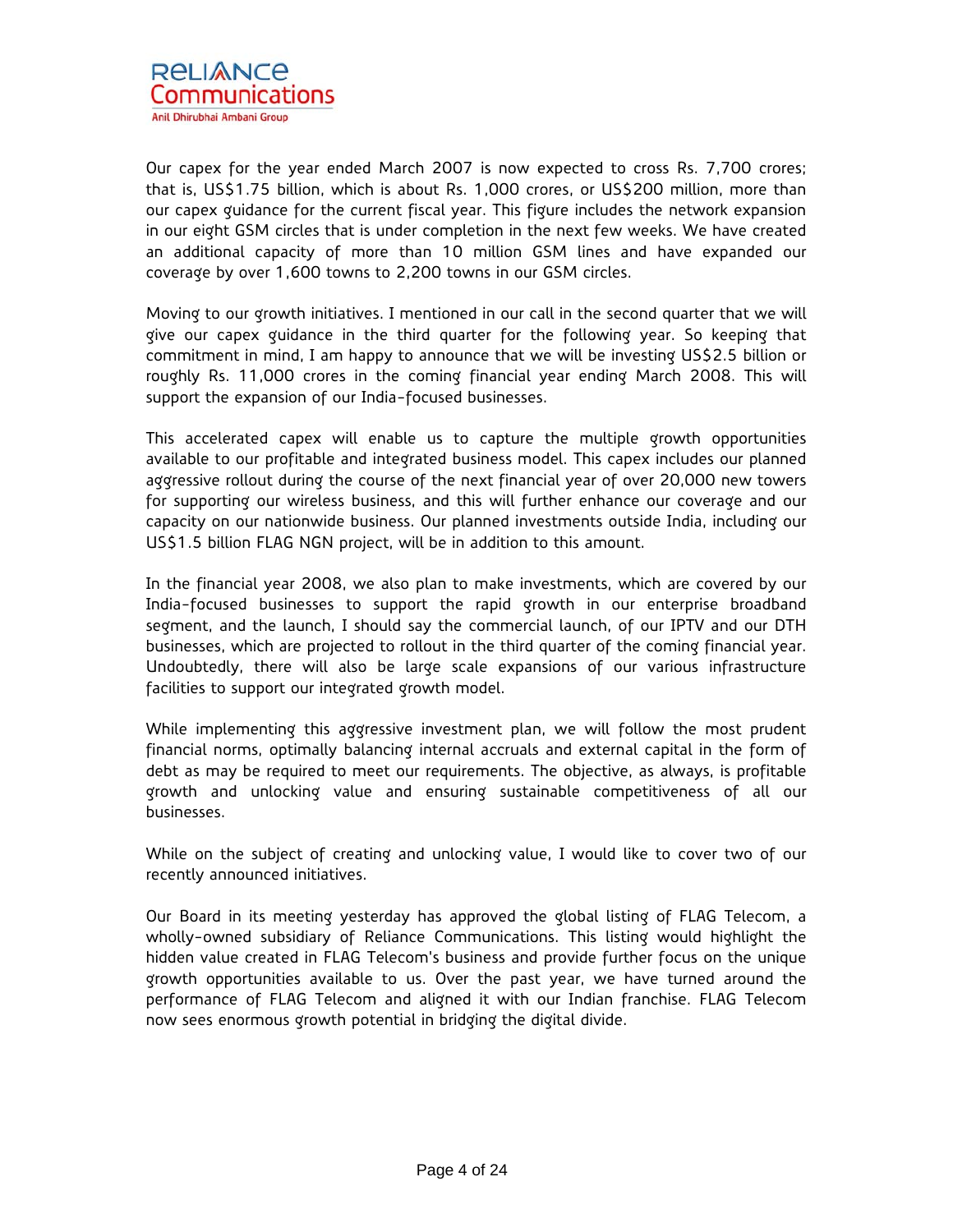Our recently announced FLAG Next Generation Network, or NGN, project on completion will make us the largest fully IP-enabled undersea cable system operator in the world touching 80% of the world's population. The FLAG global network would span over 115,000 kilometres by December 2009 taking the total optic fiber assets of Reliance Communications group to over 230,000 kilometres. We expect the US\$1.5 billion project, a nearly Rs. 7,000 crores investment, to be independently financed by FLAG Telecom through pre-sales of future capacities and by leveraging the significant customer franchise created by this business globally.

Our Board has also noted that the shareholders have approved the scheme of transfer of our wireless towers business. The Board has now approved Reliance Telecom Infrastructure Limited to examine the available options for further unlocking the value of its assets. We plan to build out a significant number of towers over the next few years to expand coverage and further improve competitiveness.

I have already mentioned that we have a projected plan to build over 20,000 towers in the coming financial year. Reliance Telecom Infrastructure, operating as a fully-owned subsidiary but with an independent mandate, will seek to drive value by leveraging the substantial currency represented by its existing inventory of towers. Apart from capital efficiencies, we expect this initiative to deliver greater operating efficiencies, while functioning as an independent profit centre.

I am also happy to report that we have already undertaken a major capital efficiency initiative by signing more co-location agreements over the last few months. We now have tower-sharing agreements with Hutchison, IDEA, Bharti, Airtel, Spice and MTNL for Mumbai and Delhi, which has enabled rapid and cost-efficient network expansion.

Let me briefly discuss some other key business developments. Two months ago, we launched our proprietary range of handsets under the "Classic" brand. This handset range under the "Classic" brand has already emerged as the second-largest selling brand in the market, selling more then 1 million handsets every month.

Another important initiative currently underway is the subscriber verification exercise in compliance with the norms stipulated by the regulator. We have exercised complete transparency for this massive nationwide process that is expected to be completed by 31 March 2007. Our objective would be to appropriately reflect our subscriber numbers based on the findings of this verification process, when we report our 31 March 2007 numbers.

While on the regulatory front, all Indian telecom players are waiting for allocation of spectrum, including Reliance Telecom for its GSM businesses. For our CDMA business, we have all the spectrum that we need in 800 MHz. We expect that GSM spectrum will be allocated to eligible operators under existing transparent spectrum allocation policies during the second half of 2007 according to the government's publicly stated policy.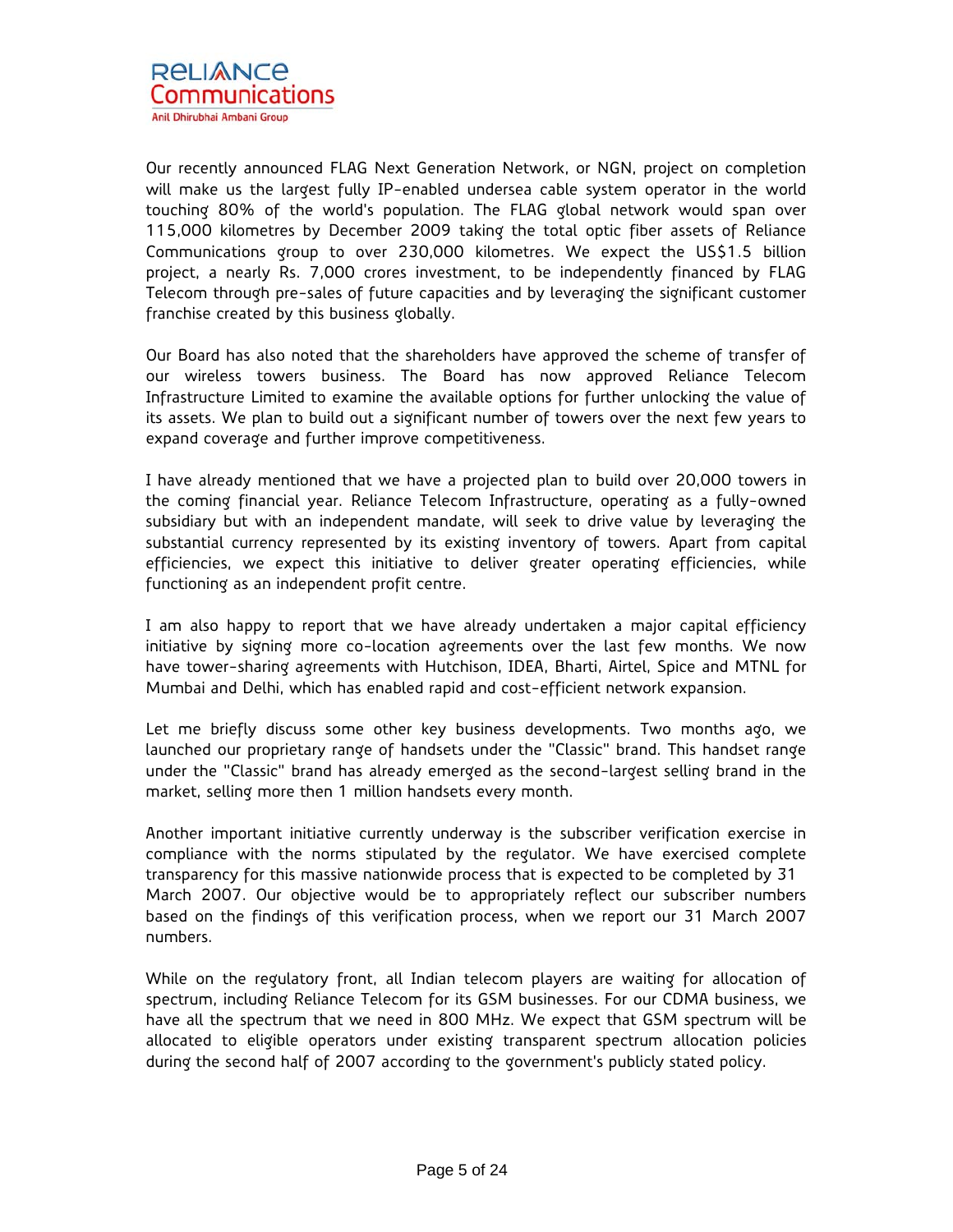Lastly, on the subject of Hutchison Essar, I would like to state that we are monitoring the developments over the next few weeks. At present, the process of due diligence is on, and we are participating in that process. As I have said earlier and I would like to reiterate that being an in-market consolidation, it brings us significant cost and operating synergies. However, we will take a conservative stance on the opportunity keeping in mind our overriding objective of sustainable value creation and profitable growth. We expect barring unforeseen circumstances that the Hutchison Essar opportunity would be decided over the next few weeks.

With that, I complete my initial remarks. I would now request my colleagues to briefly update you on the progress made by each of our businesses this quarter. I now hand over to Mr. Prakash Bajpai, who leads our Enterprise business.

# Prakash Bajpai:

Thank you, Mr. Ambani. I will now take you through the performance of our broadband business. In the broadband segment, we offer the most comprehensive and complete portfolio of voice, data, video, internet, and IT infrastructure services of any operator in India, with a current focus on the premier Enterprise segment.

Within a short span of just over a year, we have connected more than 379,000 buildings on our fiber network in the top 30 cities, an extensive and powerful connectivity. Having been acknowledged as the premier integrated solutions provider in the top corporate segment, we are now beginning to proliferate in the vast SME segment, which is scattered in the urban geography.

As in the previous quarter, broadband is our fastest growth business segment during the third quarter as well. Compared to the corresponding quarter last year, revenue grew 3 times to Rs. 316 crores or US\$72 million. EBITDA increased by 6 times to exceed Rs. 148 crores or US\$34 million. Our EBITDA margin increased to 47% in the third quarter this year from 20% in the third quarter last year, which reflects the revenue quality arising out of our premier range of enterprise solutions.

During the quarter, we significantly increased our penetration into the premier enterprise accounts. There was about 25% growth in the new order booking. Some of the acquisitions made in the quarter include names like HDFC Bank, ICICI OneSource, Apollo Tires, Accenture, etc.

Besides keeping the growth momentum with the top enterprise accounts, our penetration in the SME segment has broadened. We continue to win more than 20% repeat orders for the growth business capturing a larger proportion of our customers' telecom and IT expenditures. We have connected more than 110,000 buildings to the Reliance network within the last three months itself.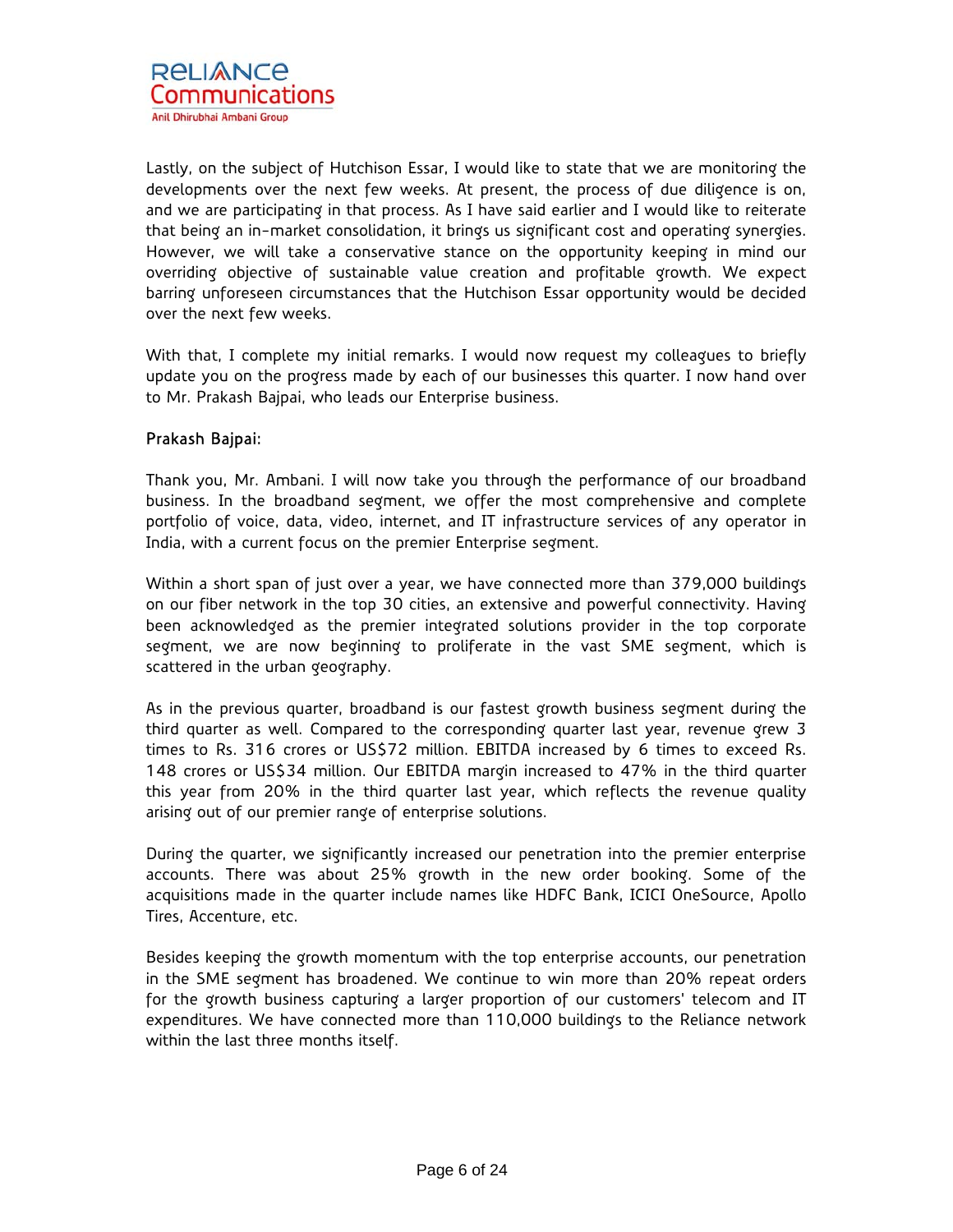The enterprise data market in India, as I have mentioned earlier, is about US\$1 billion, but is growing at a growth rate of around 40% per annum. Within the short span of just over a year since our launch, we have become and continue to be the service provider of choice for most top corporates requiring the most advanced services that drive the growth of the data market. With the deployment of new network access technologies, we plan to now repeat the success in the SME segment as well, as we expand building connectivity rapidly.

I will now hand over to my colleague Punit Garg.

# Punit Garg:

Thank you, Mr. Bajpai and hello everyone. I would like to begin with an overview of our Global business, which comprises voice, data, and the FLAG submarine network. Let me start with FLAG Telecom, which owns the world's largest private submarine cable network extending over 40 countries and four continents. FLAG provides capacity services to carriers, ISPs and content providers, such as Google and Yahoo. In addition, FLAG offers co-location, hosting, and managed services, international private leased circuits, internet services, global Ethernet and MPLS VPN services to enterprises and carriers and we sell to enterprises through our channel partners and system integrators.

During the third quarter, FLAG Telecom won over US\$100 million contracts, which is about Rs. 440 crores, the highest ever in the history of FLAG Telecom in one single quarter. In addition, as mentioned by Mr. Ambani, we have turned around the performance of FLAG Telecom over the past year and aligned it with Reliance Communications. FLAG Telecom has also recently announced its next generation network project. We have successfully participated in several international customer events and are seeing a big demand for this next generation IP network, which will expand and connect us now to over 60 countries, and to almost 80% of the population world over.

In the last quarter, we have introduced our services in the SAARC region and our overall focus is on providing a ubiquitous network to meet our client demands. I will now hand over to Mr. Vijay Aggarwal to discuss the performance of our Global Voice business. Thank you.

# Vijay Aggarwal:

Thank you, Punit and hello everyone. I will give an overview of the Global Voice business. In the Global Voice business, we offer national and international long-distance services. We carry long-distance traffic from most of the world-leading telecom operators, telecom service providers in India, as well as our own internal customers. In US, Canada, UK and Australia, we offer virtual calling card services. The services comprise Reliance IndiaCall, which constitutes 40% of the retail traffic from US to India, and Reliance GlobalCall to call more than 200 countries.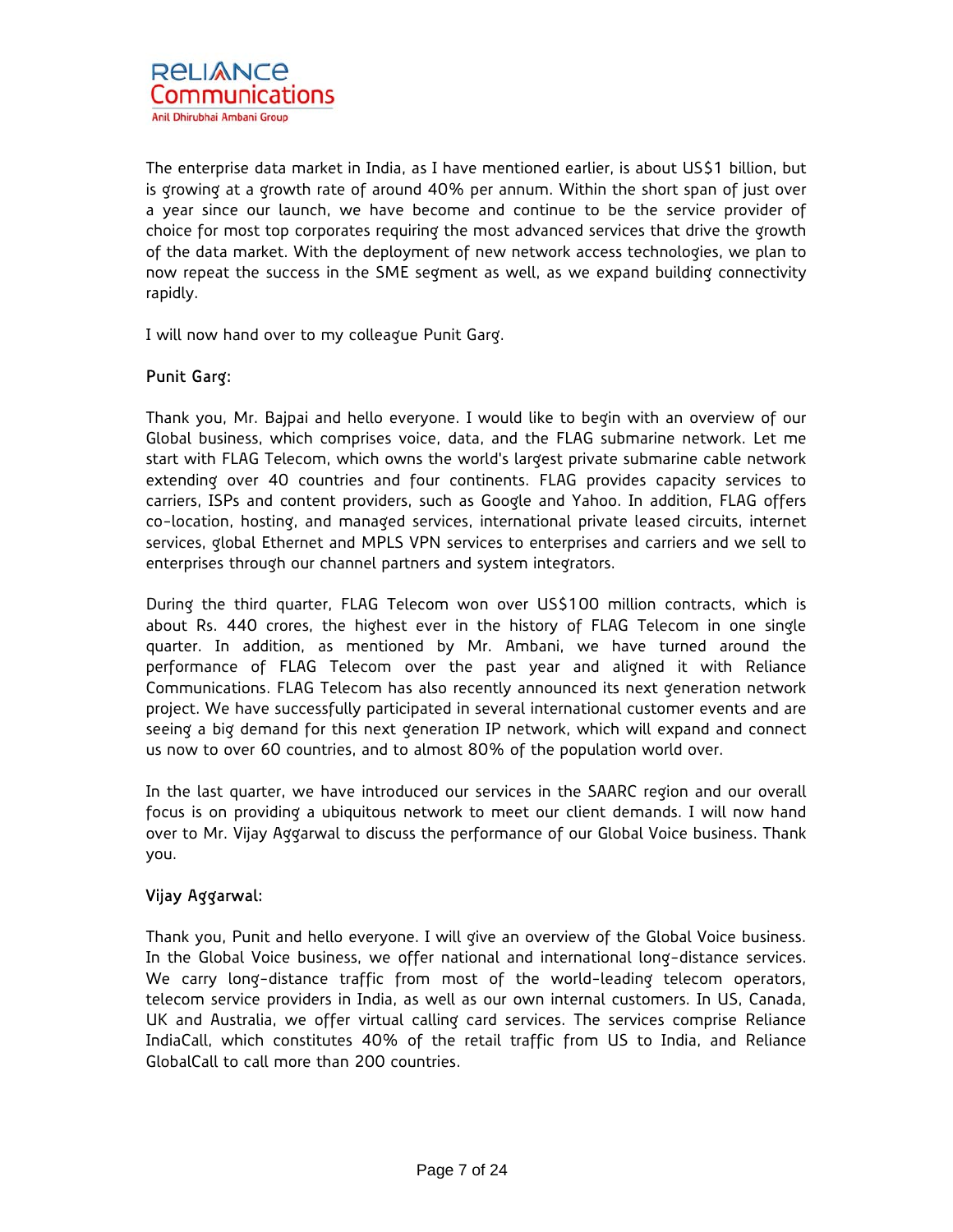I am proud to share that during Q3 we crossed the 1 million international customers landmark. For international traffic of India we have maintained our number one market share of 40%. We continually expand our international voice business into new segments. During the third quarter we have launched managed contact center services with significant contract wins. We have also expanded into the international transit/hubbing voice business.

Key financial highlights of the third quarter for the Global Voice and Data business combined show 68% growth in EBITDA to Rs. 355 crores, around US\$80 million, compared to corresponding quarter last year. EBITDA margins increased significantly from 15% to 27% in the same period.

I will now hand over to Mr. S.P. Shukla to discuss the performance of our wireless business.

# S.P. Shukla:

Thank you, Mr. Aggarwal, and hello, everyone. I will begin with a brief introduction of our wireless business. We offer CDMA and GSM-based mobile and fixed wireless services. They include voice, data and value-added services for individual consumers and enterprises. Our primary brands are Reliance Mobile for the mobile portfolio of services and Reliance Hello for the fixed wireless portfolio of services. Within three years of launch, we have become the largest provider of wireless communication services in the country, as measured by voice and data minutes of use.

Our highlights for the quarter are, as on 31 December 2006, we had 30 million wireless customers representing a 20.5% market share of the All-India wireless market. During the quarter our EBITDA increased to Rs. 1,029 crores, that is US\$233 million, from Rs. 636 crores, that is US\$144 million, an increase of 62% over the corresponding quarter last year. Our revenues increased 39% to Rs. 2,752 crores, that is US\$624 million, during the same period.

This growth was delivered on the back of an accelerating momentum in our new customer acquisitions every month. Last quarter, we recorded our highest ever customer additions aggregating to 4 million over three months during the quarter. This subscriber acquisition is almost double the number of additions we had in the corresponding quarter of the previous year. This has established Reliance Communications as the fastest growing service provider in the country, with our share of wireless customer net additions increasing to 20.2% in quarter three as against 19.9% in quarter two.

Prepaid customers comprised over 92% of the new wireless customers in Q3 with our customer churn further coming down from already low levels in the industry. Our aggregate minutes of usage grew by 14% to 38 billion minutes in the quarter.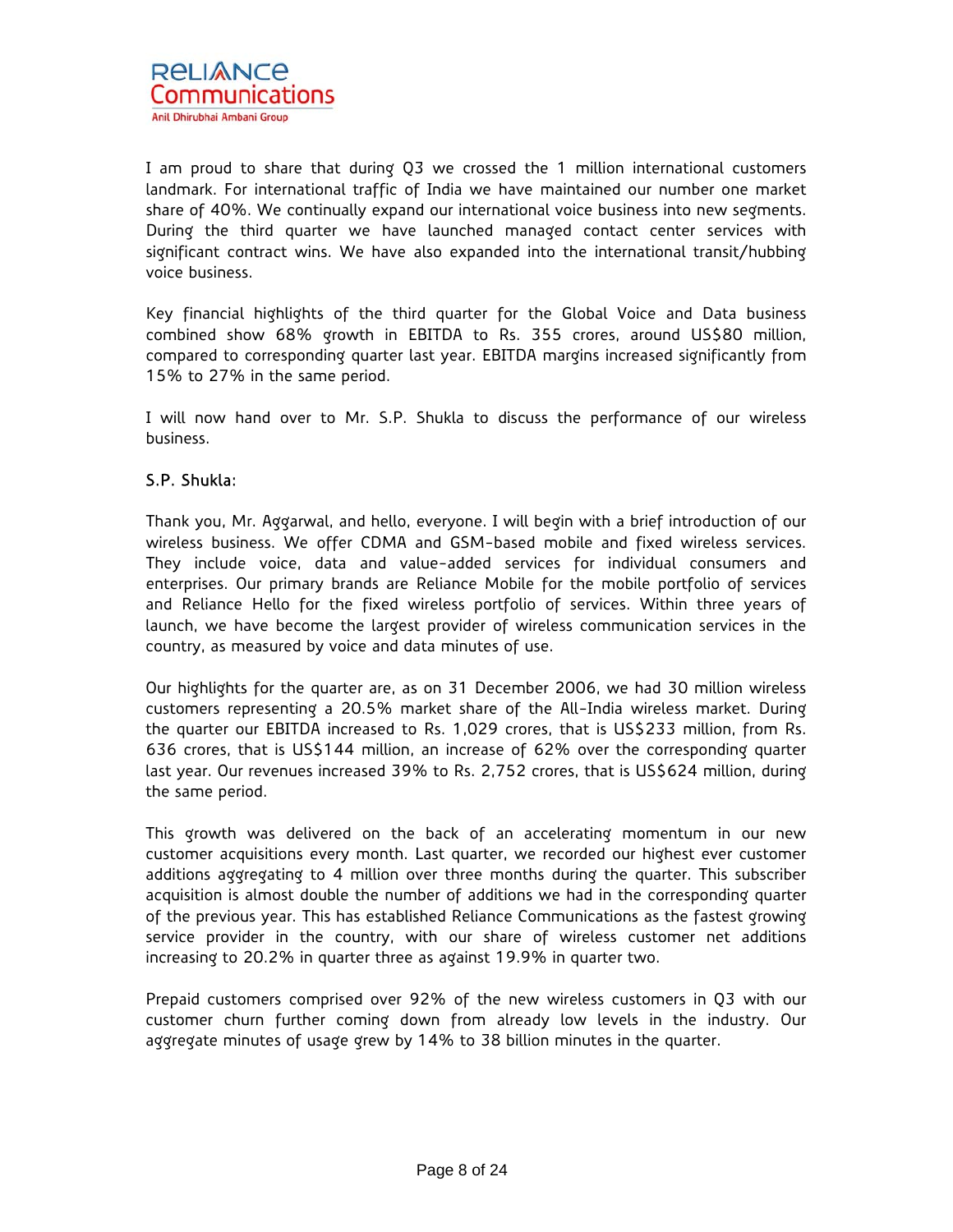During the quarter we took various initiatives. We introduced innovative bundled talk time offers. We expanded our value-added services range to our customers with the launch of a new service: missed call alerts. We also introduced customized, circle-wise pricing plans and offerings in the market that allowed us to optimize our network utilization and maximize revenue. We have also launched a focused initiative to expand our high-end, post-paid subscriber base. And last but not least: we took another major initiative on the handset front. We introduced our own brand, proprietary brand – Classic – in the market. As our Chairman said earlier, within two months of its launch, Classic has become a very popular brand in the market helping us to conceptualize and implement innovative bundled offers.

I would now hand over to our Chairman, Mr. Ambani.

# Anil Dhirubhai Ambani:

Thank you, Prakash. Now, I would like to open the lines for Q&A. Thank you.

### Operator:

Certainly, sir. At this time, if you wish to ask a question, please press "star, one" on your telephone and wait for your name to be announced. If you wish to cancel your request, please press the "hash" or the "pound" key.

Our first question comes from Mr. Suresh Mahadevan from UBS. Please go ahead, sir.

### Suresh Mahadevan:

Good evening, gentlemen. Thanks a lot for the call and congrats on an excellent set of numbers particularly at the EBITDA level. I wanted to check with you a few things, first of all, wireless revenue growth that has been coming in at single-digits for the past two quarters. I was just wondering if you look at some of your listed rivals, they are probably doing early to mid-teens kind of growth. So I just wanted to get your thoughts on what your plans are to kind of improve your revenue market share? That is number one.

The second question is, particularly to Mr. Ambani, what you see are the risks facing the industry, because the industry seems to be doing fairly well. Every operator seems to be doing well. But I just want to hear what your thoughts are in terms of the risks facing the industry as well as Reliance Communications?

And lots of things on the wireless front again. Your population coverage has stagnated at around 54% for the past few quarters. I understand certainly that you guys are spending capex. So I just wanted to hear your thoughts in terms of whether you are probably incrementally not expanding in terms of coverage or what has caused the population coverage to be around 54% for the past two to three quarters? Thanks a lot.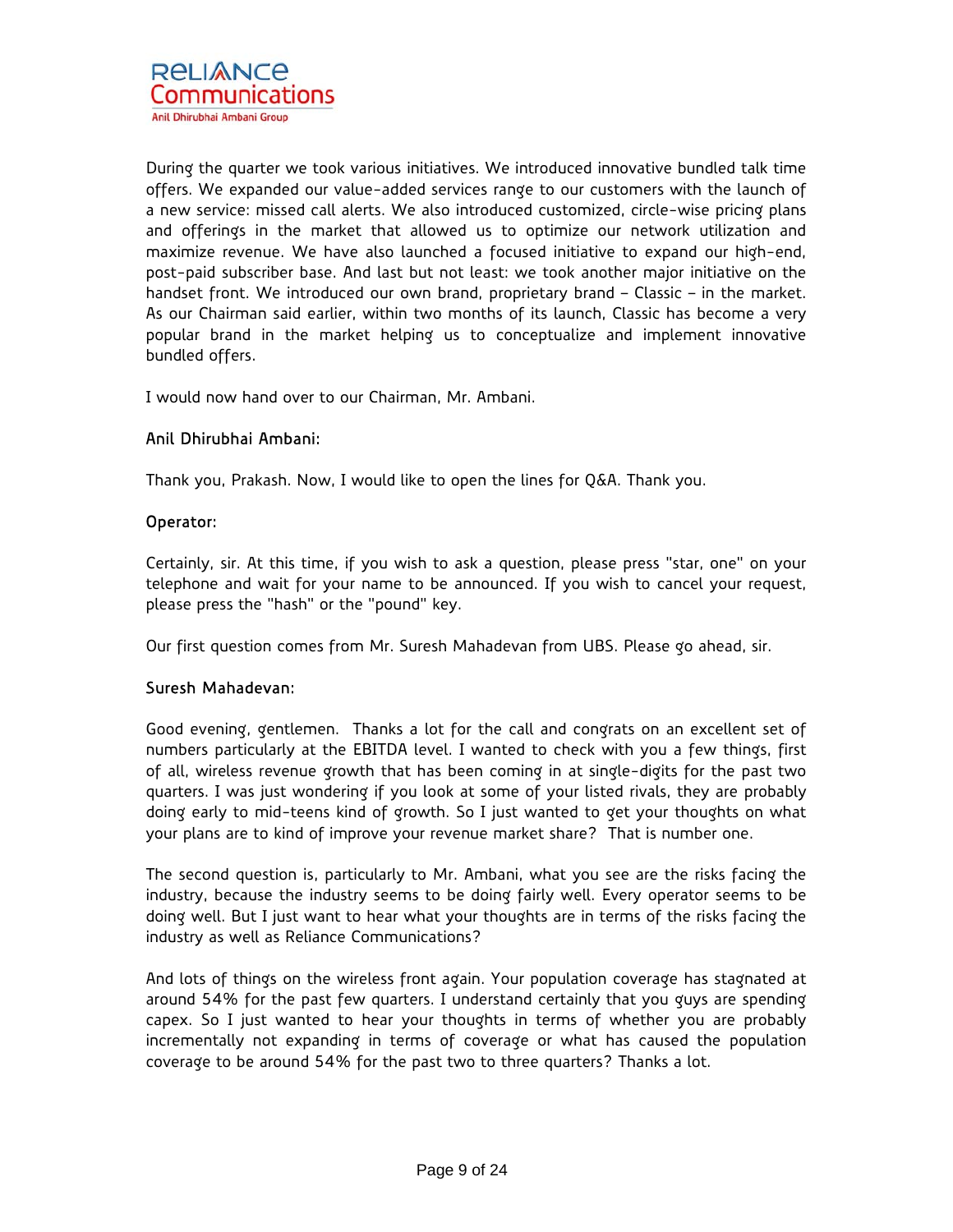Okay. Thank you. Suresh, I think that as far as coverage is concerned, I think what I said on the call is that we expanded our capacity in GSM. You know in our circles we have gone to over 2,200 towns, and the fact that we are rolling out now nearly 20,000 towers in the coming year, would speak volumes about our capacity and our coverage going forward. So that is as far as capacity and coverage is concerned.

As far as risks are concerned, I think, for everybody who is participating in the telecom sector, the key raw material is spectrum. So timely availability of spectrum is important. And as I again mentioned in my comments that all the participants in the GSM sector are waiting for additional spectrum to be released. As far as our CDMA business is concerned, we have adequate spectrum in 800 MHz to continue our growth plans we have outlined for ourselves.

And if I look at Reliance specific risks, is what you are citing. They are more dovetailed with industry risks. I think the industry, and Reliance in specific, has shown the power of its execution. In the first 24 months of being in this business, we added 10 million customers. And in the next 18 months, we added 20 million customers. I think it speaks volumes about our ability to execute and convert opportunities into reality and into profitable financials.

So that is where I am. As far as topline revenue growth is concerned, I will now get Prakash to say a few words. Thank you.

### S.P. Shukla:

Suresh, very perceptive question, thank you. Revenue growth always follows the subscriber growth. You would have seen that our subscriber growth has been picking up momentum in the previous 2-3 quarters. And most of the bundled offers result in giving free minutes initially. You will see revenue growth picking up and results will be visible very soon.

### Anil Dhirubhai Ambani:

As you know, Suresh, that a lot of the new customers who come in are operating on bundled products, as Prakash mentioned, with incoming free or with free talk time for a few months. So as those free minutes really start disappearing, then you will see a revenue uptick. So we expect in the coming quarter, a higher revenue growth and going forward. I hope I have answered all your queries?

### Suresh Mahadevan:

Yes. Thanks a lot.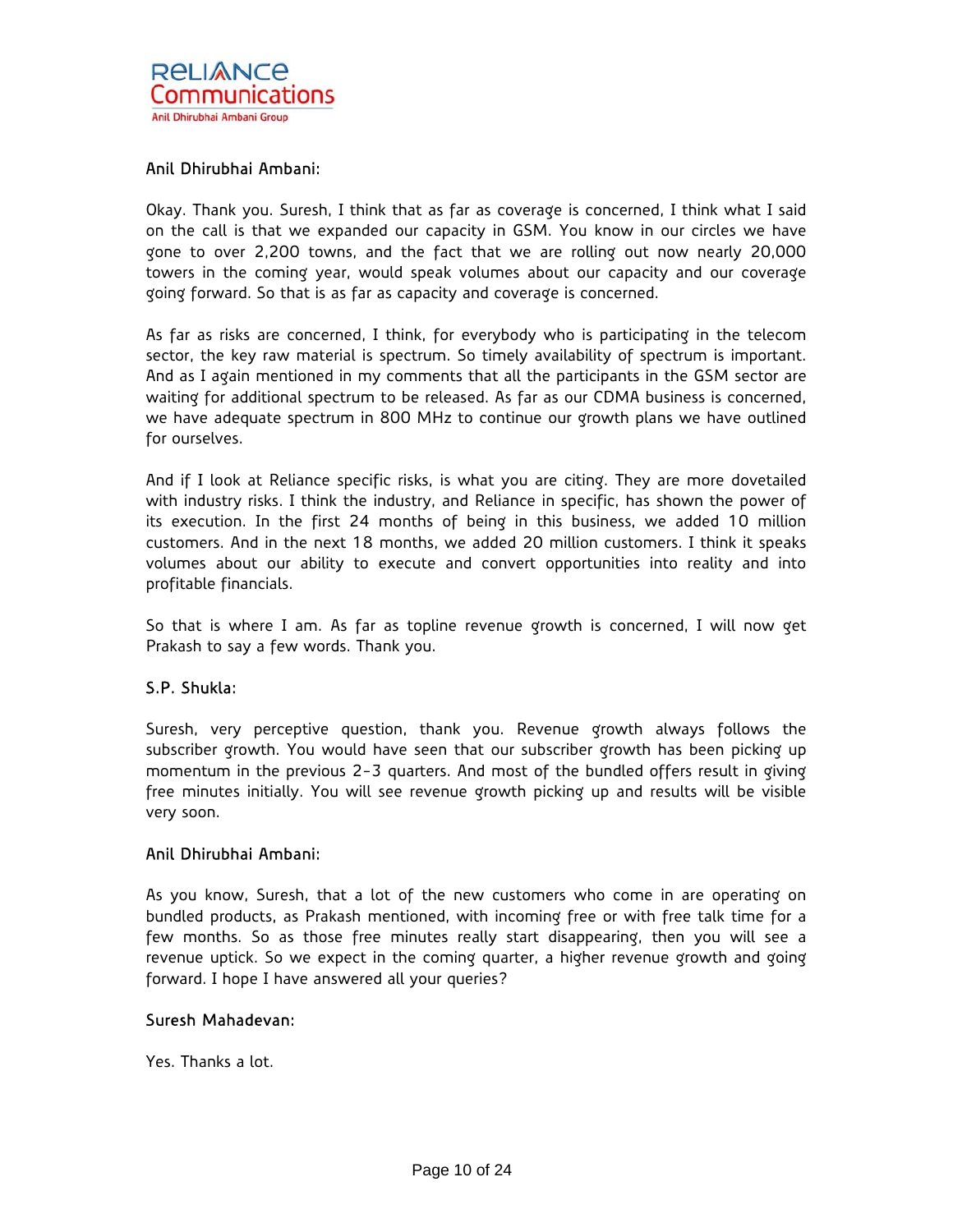

Thank you.

### Operator:

Thank you, sir. Next in line we have Mr. Henry Cobbe from Nevsky. Please go ahead sir.

### Henry Cobbe:

Hi there, it is Henry Cobbe from Nevsky Capital formerly known as Thames River Capital. And thank you very much for the call. I just wanted to confirm the Rs. 11,000 crores capex number you gave, whether that includes or excludes the FLAG project.

Second question, just on the net financial income, perhaps you could explain to us a bit what the gain was there. What part of the breakdown is under your interest income on cash or interest expense on debt. And what the gain on forex was, and why you have that forex exposure.

And thirdly, on the tax rates, perhaps you could give us some guidance for this year, next year. Where your tax rate is going to be, based on your currents capex plans and other factors?

And the last two questions, first on the total number of employees as on March 2006 and December 2006 in the consolidated company. And lastly, comments on the impact of the roaming cuts announced by the regulator? And also on the proposal of the reduction in the ADC tax and how that may impact the margins on your mobile business? Do you expect them to be slightly reduced owing to those cuts in the next quarters? Thank you.

### Anil Dhirubhai Ambani:

Thank you. That was a volley of questions.

### Henry Cobbe:

I have got a few more.

### Anil Dhirubhai Ambani:

I think as far as capex is concerned I will just reiterate what I have said. We are projecting a US\$2.5 billion capex for India-focused expansion across all our businesses. The US\$1.5 billion FLAG NGN is FLAG related capex, which is outside India.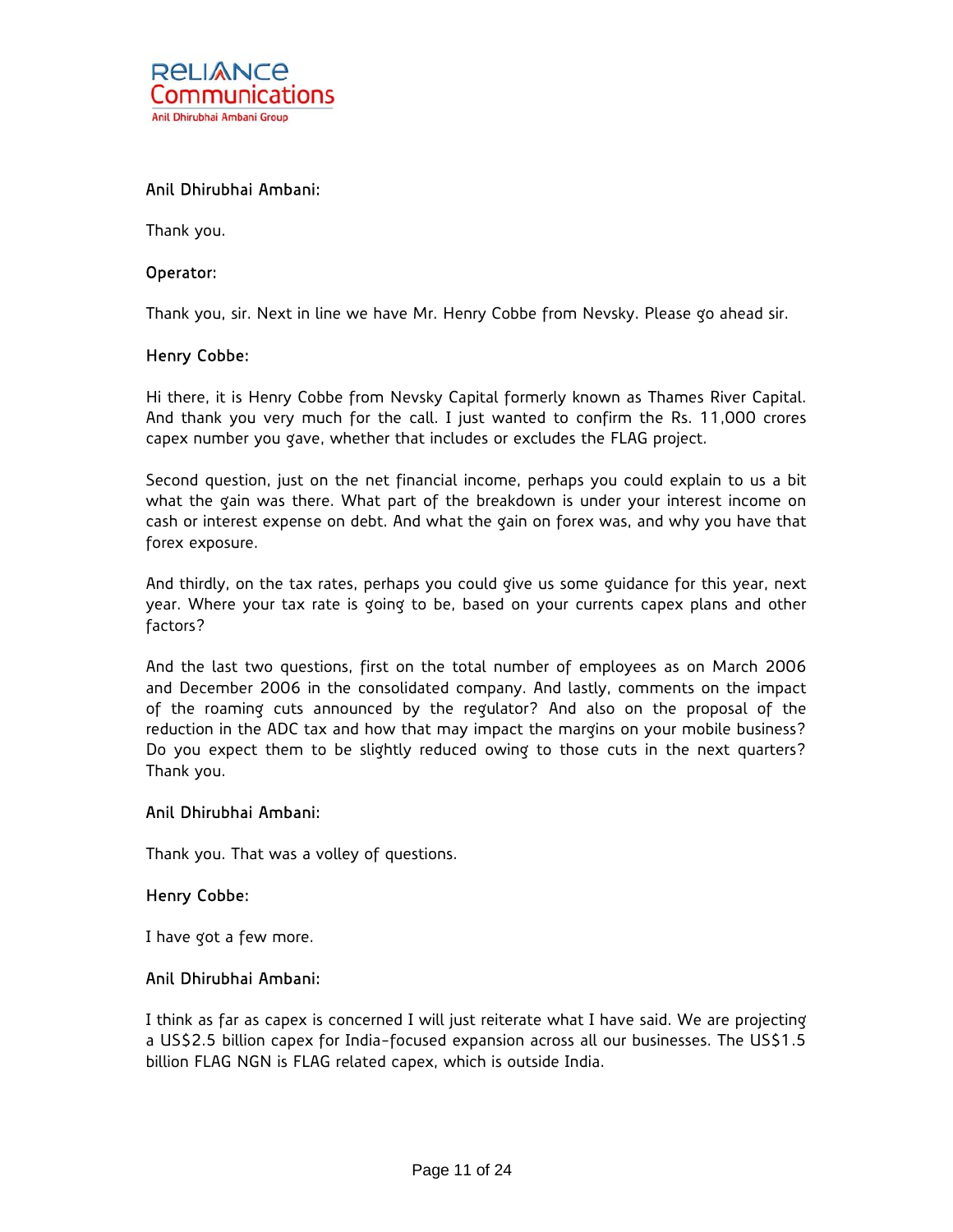So that puts clarity on those two numbers.

You speak about access deficit charges. A consultation paper has just been issued yesterday. And what I have seen and read from the regulator, TRAI, and I should say specifically from the regulator, it looks like they are quite consistent with their previous announcements that by March 2008 the sunset clause will be put into place and ADC will become zero.

So that is as far as ADC is concerned.

As far as roaming cuts are concerned, we are talking about a total impact for Reliance Communications, including our CDMA and our GSM businesses in the region of about \$5 million a year, and a much, much larger amount for other operators. But it is best that they comment on that.

As far as the total number of employees, we are talking about north of 40,000 people as we talk today.

As far as foreign exchange is concerned, we do not give those breakdowns. In any case, as far as the tax rate is concerned I think it is safe for us to assume and for you to assume that for March 2008, we will be at the minimum alternative tax levels, which are in the 11.5% type range.

Thank you.

### Henry:

Okay. Thank you very much.

### Operator:

Thank you, sir. Next in line we have Mr. Vivek Doval from Credit Suisse. Please go ahead, sir.

#### Vivek Doval:

Hello, there. I had just two very quick questions. First of all, just wanted to understand, you had actually applied for licenses in certain circles for GSM. I just wanted to know what the situation on that is, have you actually heard anything from the government? And second of all, just on your GSM capex strategy, in the event that you have to rollout your own network, what kind of capex increases do you actually foresee?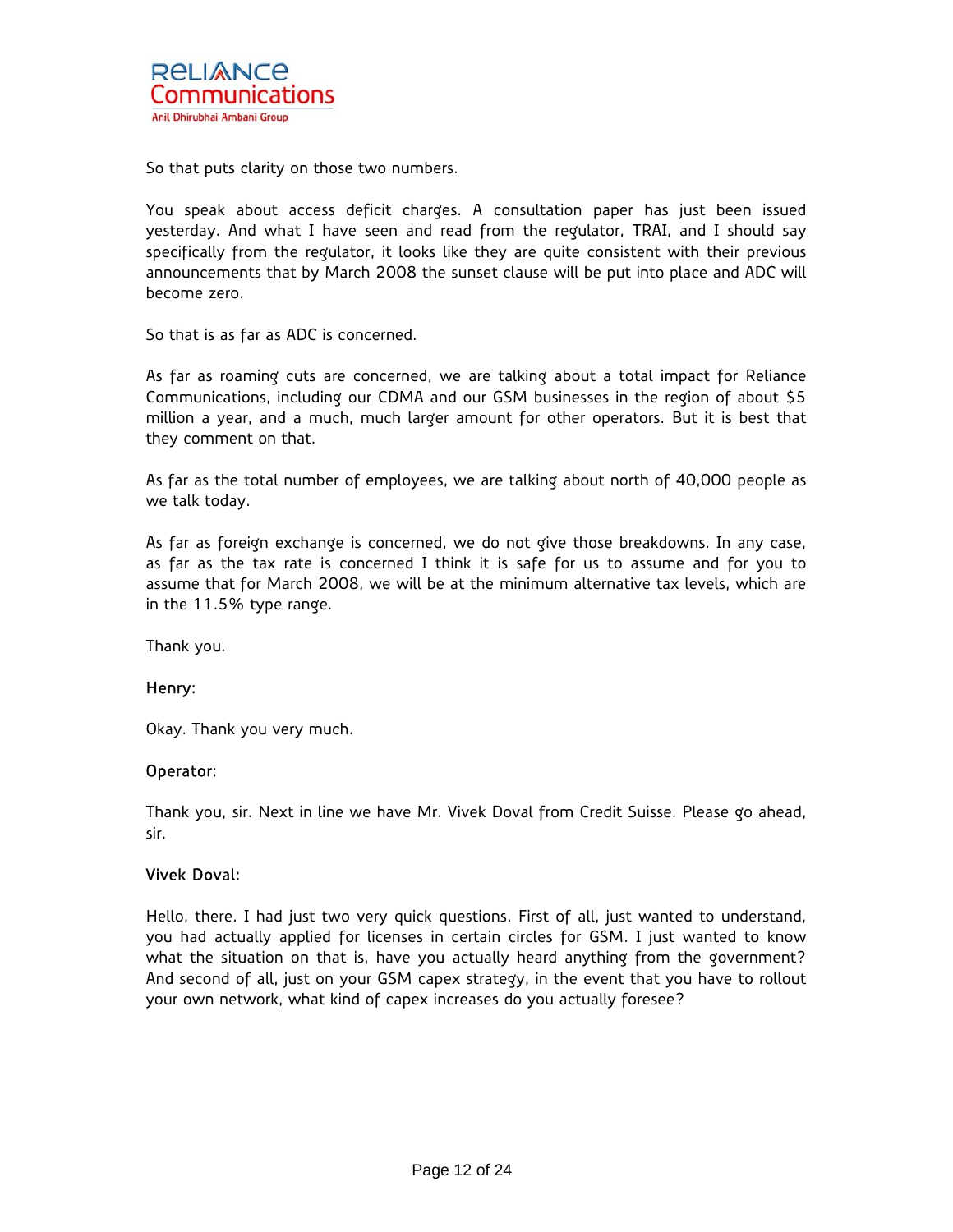I think both are interesting observations. Let me take the second one first. As I have said that we are rolling out 20,000 new towers in the course of the year. We have rolled out in our GSM circles, which we are already about to complete, coverage to up to 2,200 towns. We have the advantage of co-locating our own electronics, that it is GSM or CDMA, on our own towers. In addition, we have now co-lo agreements with all the major operators and it is this combination that will give us the capital efficiency going forward.

As far as GSM spectrum is concerned, I already made it clear that all GSM operators are waiting for the next 20 MHz to be released going forward, and it is expected that that will be released over the next few months.

#### Vivek Doval:

Thank you.

#### Operator:

Thank you, sir. Next in line, we have Ronny Ganguly from Deutsche Bank. Please go ahead sir.

### Ronny Ganguly:

Yes. Hi. Just a quick question on your IPTV launch. Could you tell us a little bit as to the planned timeline of your launch and little bit about the strategy, how many bookings you are looking at or you have tied up with any content providers and anything on that space?

### Anil Dhirubhai Ambani:

Yes, I think that as I mentioned on the call, we are looking at the third quarter. And I think we will have a fuller update and a summary in the next quarter for you to get a better appreciation of our strategy towards cities, rollout, content, etc. So, give us another quarter and we will give you a better and fuller update.

### Ronny Ganguly:

Sure. Thanks.

### Anil Dhirubhai Ambani:

Thank you.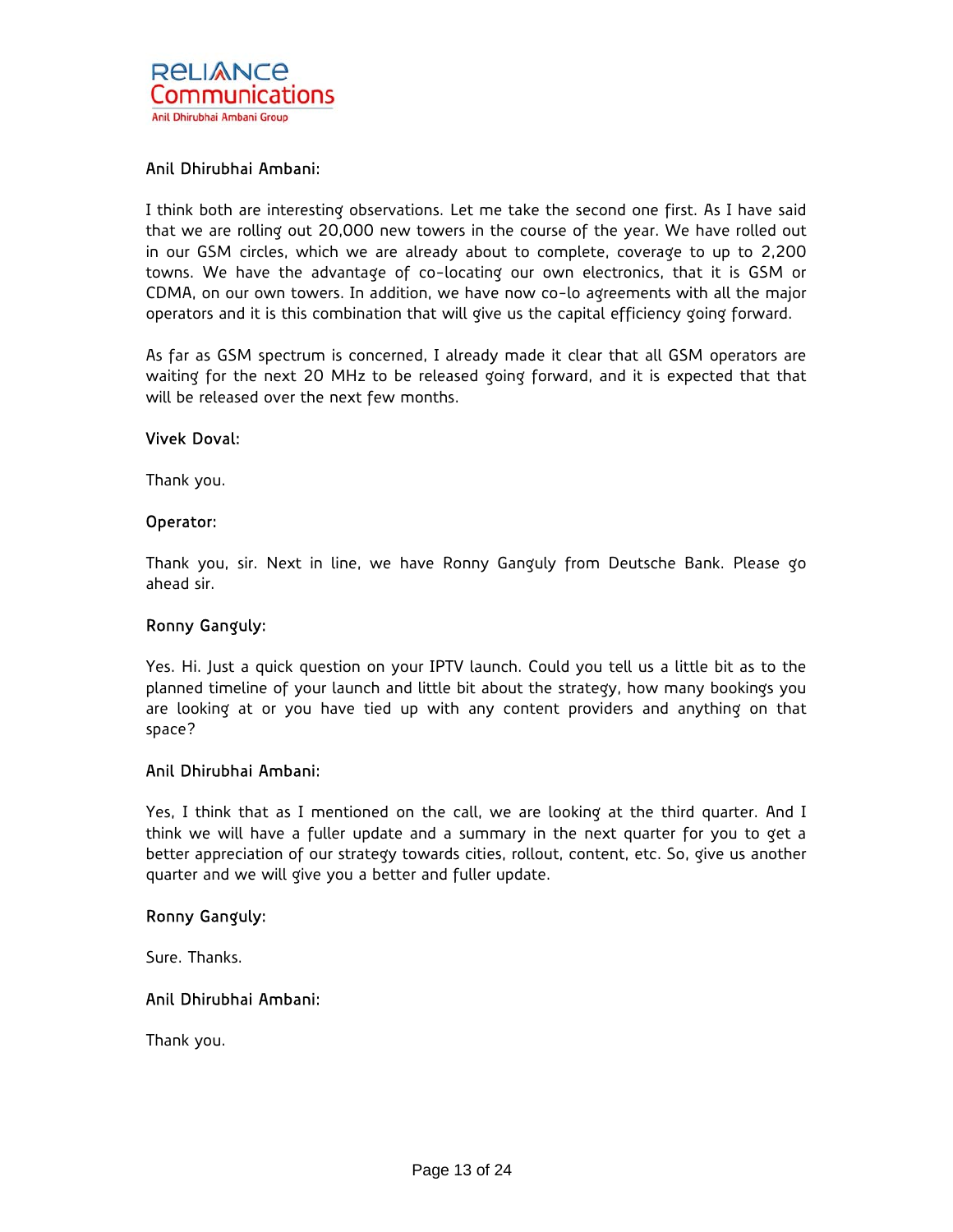

Thank you. Next we have Mr. Sundeep Bihani from Lehman Brothers. Please go ahead, sir.

### Sundeep Bihani:

Thank you, gentlemen, for the call, and congratulations on pretty strong EPS growth. I just have three questions. First of all, you mentioned in your MD&A that your CDMA network will see capex investments, as required, in a cost efficient way. Can I know how much of these 20,000 towers are more towards the CDMA angle?

The second thing is in terms of if you win the Hutch-Essar bid in that case what kind of capex savings from this US\$2.5 billion should we see? Alternatively, what are you building in here for the new GSM rollout in your non-GSM circles?

And third is on the taxes, you said its MAT level, 11.5%. In the first three quarters effective tax rate is in between 1 to 5%. So should we see a big jump in Q4 or am I missing something here.

Also any clarity on your proposed GDR issuance and sponsored listing would be helpful.

### Anil Dhirubhai Ambani:

Thank you. I think let me take the last one first.

As far as the GDR offering is concerned, just to make it clear that what we are looking at is a sponsored program of existing stock. So there is no proposed new issuance in this sponsored offering. Also, let me also say that we have taken an enabling resolution for an FCCB issue and it is just an enabling resolution for us and then we can decide the timing of any such issue depending on our needs.

As far as MAT is concerned, I think I gave guidance that it will be fair to assume that the maximum rate of tax to be used in your consideration is the MAT rate. And based on our overall capex and the rules and regulations that are there under the tax law, if there is a possibility of being below that then that is fine. But for being conservative I would recommend that the maximum rate you would take is the MAT rate.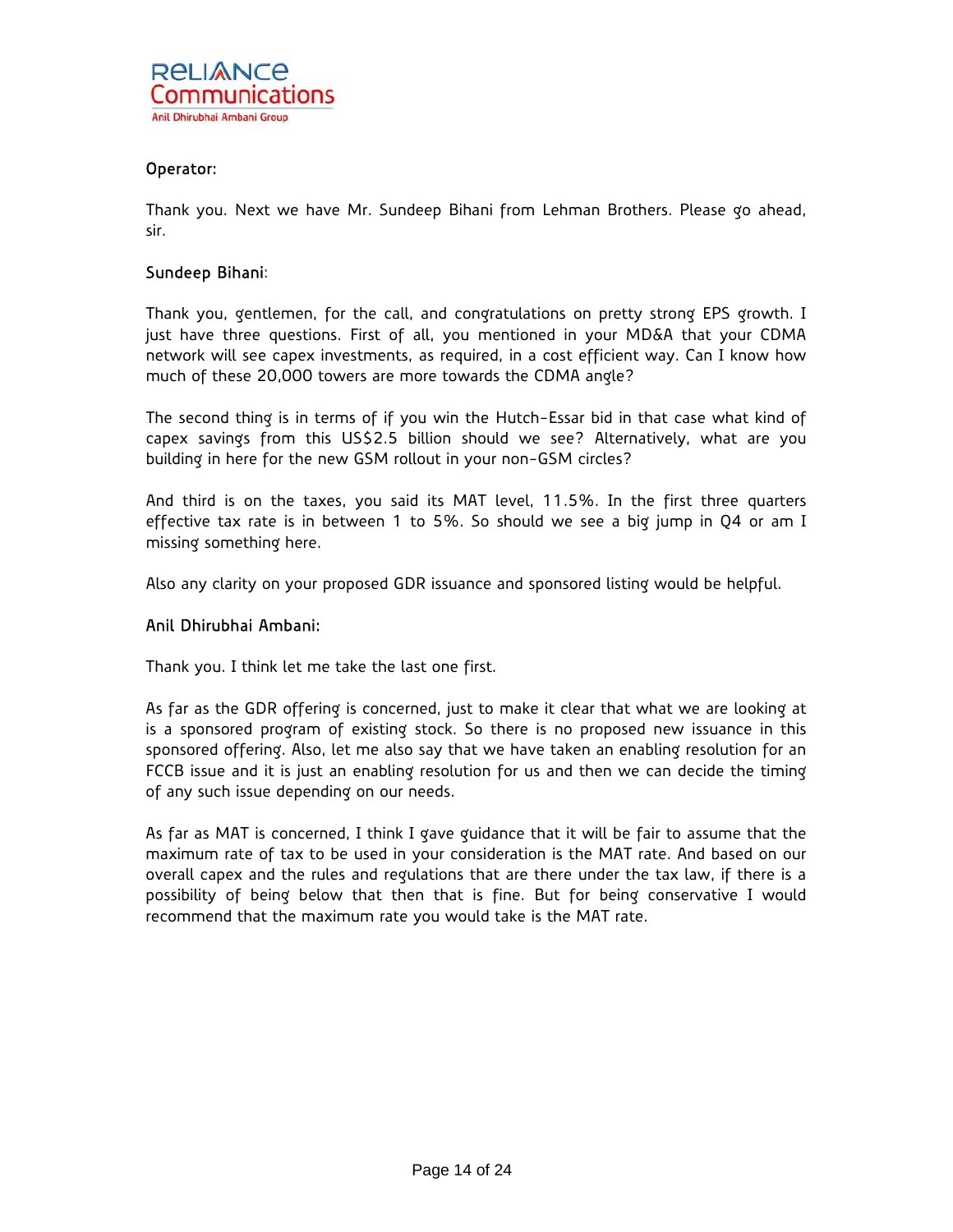

To talk about CDMA, GSM, Hutchison, coverage, capacity, let me repeat again what we are doing. We are rolling out 20,000 towers, which means we can co-locate CDMA and GSM electronics on the same tower. Second is that additional coverage and capacity is also available to us through our co-lo agreements with all the major operators. And third is that as far as the Hutchison transaction is concerned, clearly it will be inappropriate for me to put any numbers on the table. In any case, we believe that barring unforeseen circumstances, this issue should be resolved over the next few weeks.

# Sundeep Bihani:

Thank you so much.

#### Operator:

Thank you, sir.

### Shubham Majumdar:

Shubham Majumdar from Macquarie.

#### Operator:

Okay. Sir, go ahead with your question.

### Shubham Majumdar:

Thanks for taking my question. Mr. Ambani and the team, I had three questions for you.

### Anil Dhirubhai Ambani:

Go ahead.

### Shubham Majumdar:

As far as GSM coverage is concerned, you did talk about the significant number of additions of new towers and expansion in GSM. Could you give us a sense of what percentage of the population is being covered of the GSM circles that you are present in after this expansion you talked about?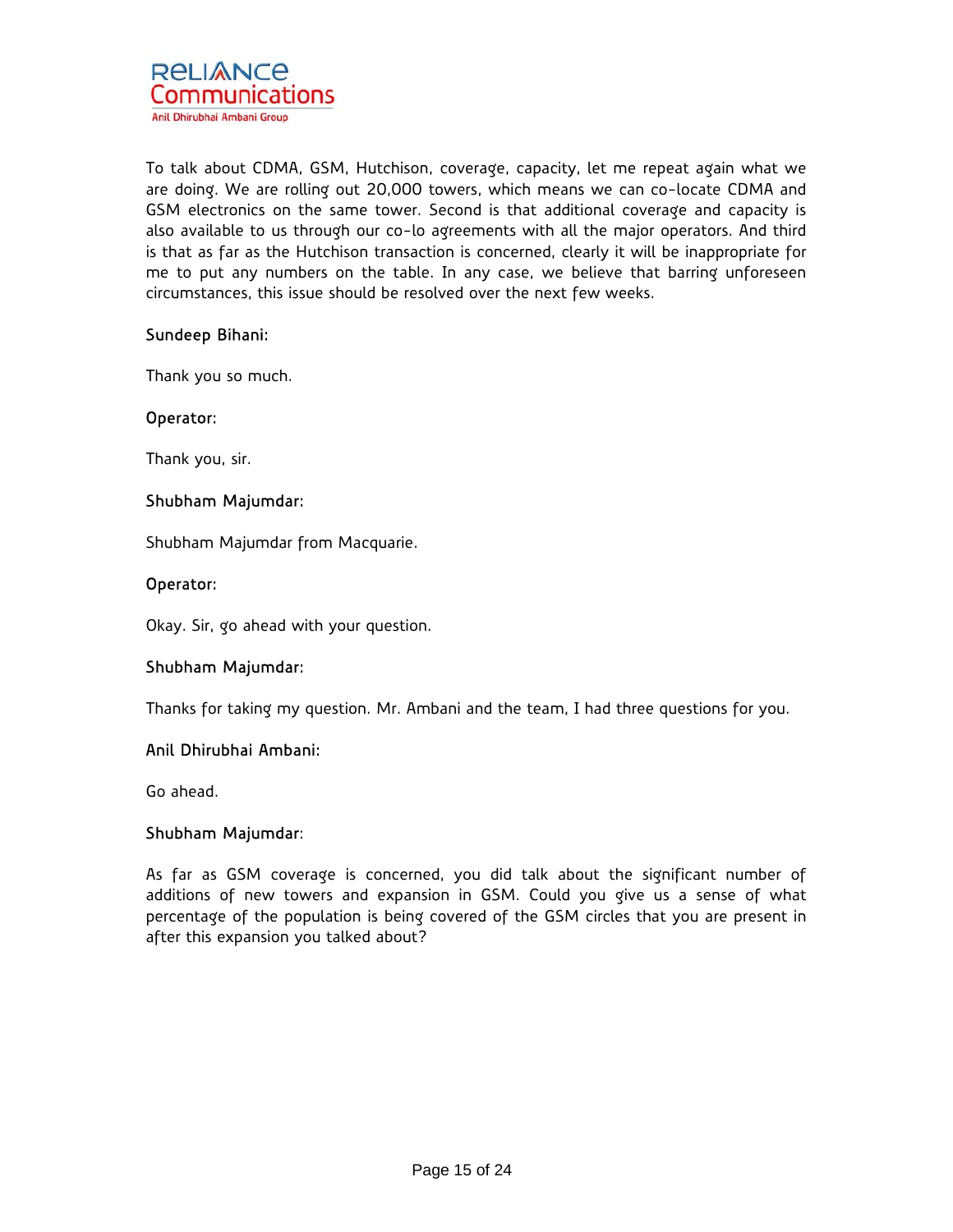Our current view is that over the next few quarters, we would have the highest coverage that any GSM operator has in our circles, and we would go from 600 towns to 2,200. And from 2,200, we will go to nearly 4,000 in the next six months. If I look at it from a population perspective, any place that has 15,000 and more people would have service by us in our GSM circles.

### Shubham Majumdar:

Okay. And in terms of the total capex allocation of US\$2.5 billion for Indian opportunities, can you just give us a breakdown by GSM, CDMA and broadband fixedlines businesses?

# Anil Dhirubhai Ambani:

Shubham, I wish I could do that. Then I would like to share with you village-by-village, city-by-city, business-by-business, but I am unable to do that.

### Shubham Majumdar:

Okay. Sure. The other thing is on the Global business. As you look at your numbers, the growth on a quarter-on-quarter basis was 1.3%. And in the meanwhile, what has happened is the FALCON project was fully operational for three months in this quarter compared to one month possibly in the last quarter. And you have possibly seen significant increase in volume of NLD and ILD minutes on a quarter-on-quarter basis. So I mean we are missing something here, in terms of has there been any significant decline in revenue realization per minute on the voice business and what is the growth outlook going forward?

### Anil Dhirubhai Ambani:

No. I think that we see robust growth opportunities. When we speak about our FALCON system being commissioned and operating one quarter ahead of schedule and US\$50 million below our projected cost we believe that you should look at the full FALCON capacity kicking in, in the coming year.

### Shubham Majumdar:

Okay. And third was, you did mention about significant new co-location arrangements signed with six leading operators in India for the wireless business. What is the current occupancy ratio of your towers portfolio as a whole, if you could just give us some color?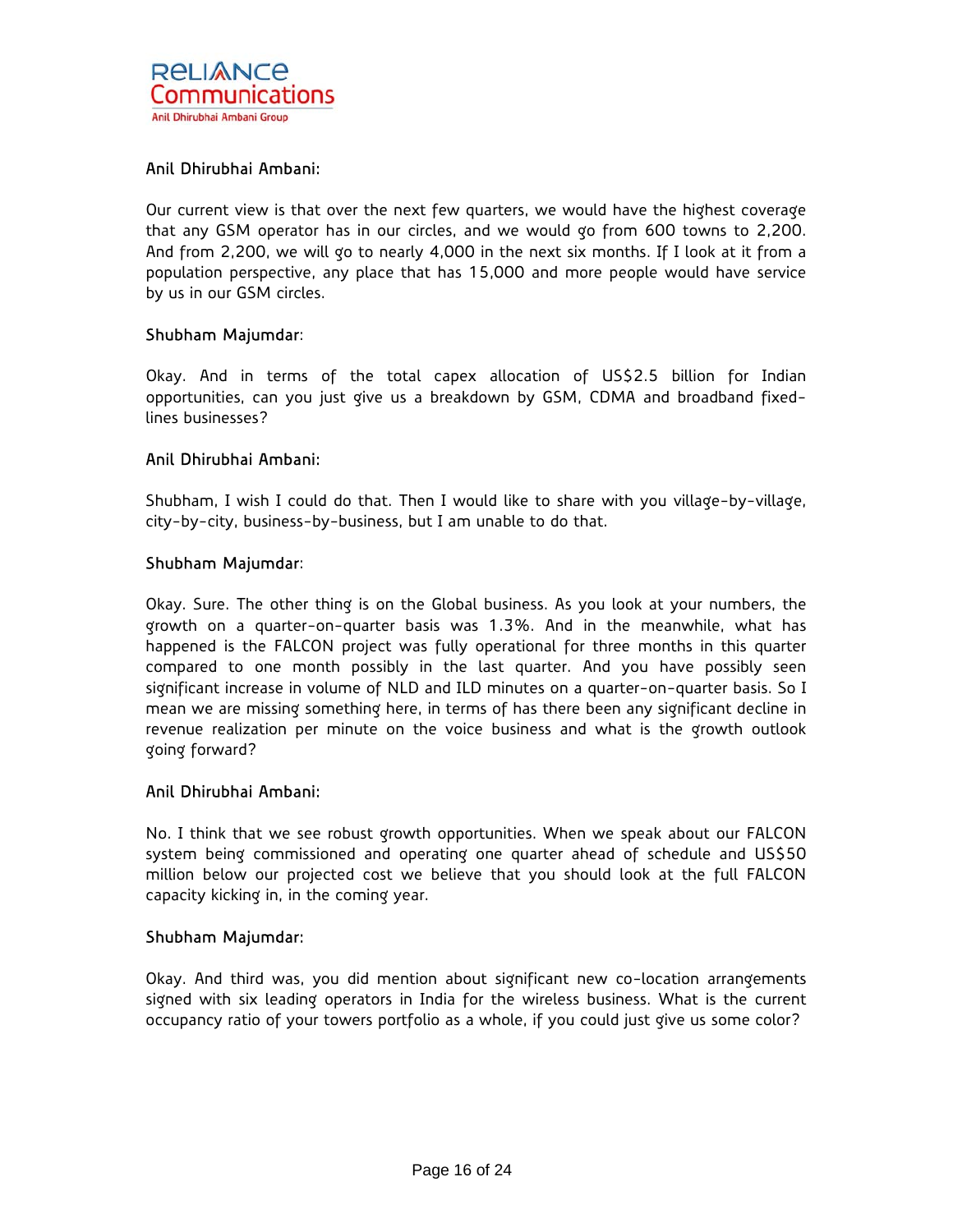Our towers have no other external tenants. So we have the ability and, I am just using a number, if we have 20,000 towers today, the only tenant on those towers is Reliance. So all those 20,000 towers are available to us to host other tenants.

In turn, we could effectively get to 20,000 corresponding co-lo towers from other operators.

### Shubham Majumdar:

Okay. So would that mean that the co-location ratio on your towers portfolio will probably move up to two from one?

#### Anil Dhirubhai Ambani:

It could move from one to two, to three, to four depending on the location of the tower. Is it ground-based? Is it roof-based? What is the height, etc. But it will be fair to assume that we can easily scale up to at least one more external tenant without any problems.

#### Shubham Majumdar:

Okay. And my last question was on the individual cost elements, that is network opex and employee costs. We have seen on an absolute basis, costs being contained at similar levels over the last 2-3 quarters. Cost management has been very good. What is the kind of outlook going forward? Can you sustain margins at current levels?

# Anil Dhirubhai Ambani:

I think as far as our cost position is concerned, we are committed to be cost competitive over lifecycles. The fact that we have been able to sustain it over a few quarters is a good enough indicator of what we can achieve and what our teams can achieve. And actually, it is left to the teams to sustain and further reduce our overall cost.

#### Shubham Majumdar:

Okay. Thank you.

### Anil Dhirubhai Ambani:

Thank you.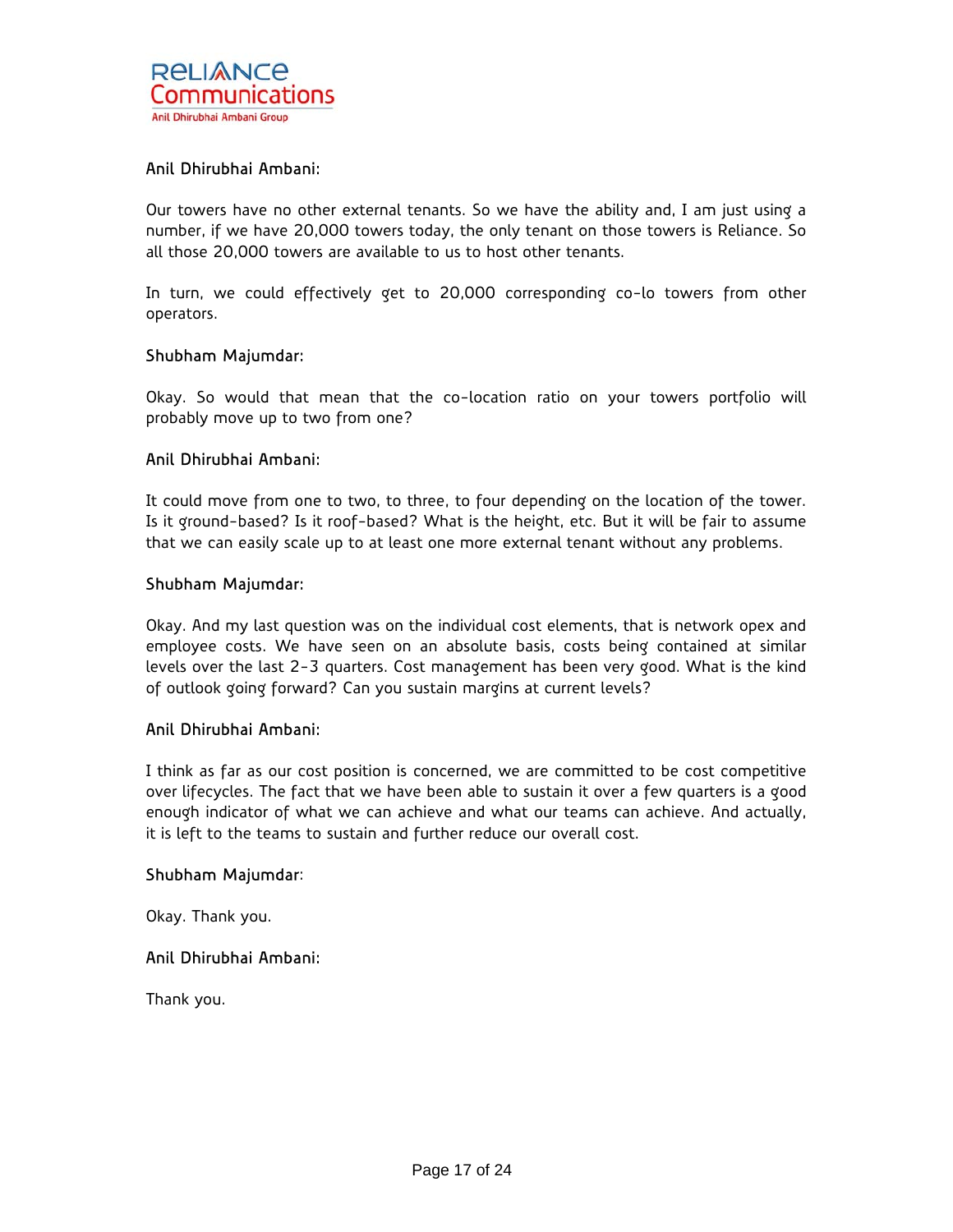

Thank you, sir. Next in line, we have Ms. Priya Rohira from Enam Securities. Please go ahead, madam.

# Priya Rohira:

Good evening to the management team. My first question relates to the transfer of towers. We know that the current 12,000 towers are likely to be transferred. Would it be possible to give the value of the same?

### Anil Dhirubhai Ambani:

No. I think that we have just been through our shareholders' meeting on Saturday. The scheme is right now in the court and I believe that we will only talk about more details once the court process is over. And I do not want to breach anything in the legal process.

### Priya Rohira:

I just want a clarification because in the EGM it was mentioned around Rs. 2,700 crores. So I just wanted to get an update whether there has been…

### Anil Dhirubhai Ambani:

No. There is a self-explanatory statement in our notice to shareholders, which is reflecting a partial book value. But I would not want to be engaged into a valuation discussion.

### Priya Rohira:

Okay. Sure. My second question relates to the ILD minutes. If you could have the breakup between transit and global calling cards.

#### Anil Dhirubhai Ambani:

Okay. Why don't we get one of our colleagues to talk to you separately and try to give you some more flavor around that?

### Priya Rohira:

Sure. Thanks very much. Most of my other questions have been answered.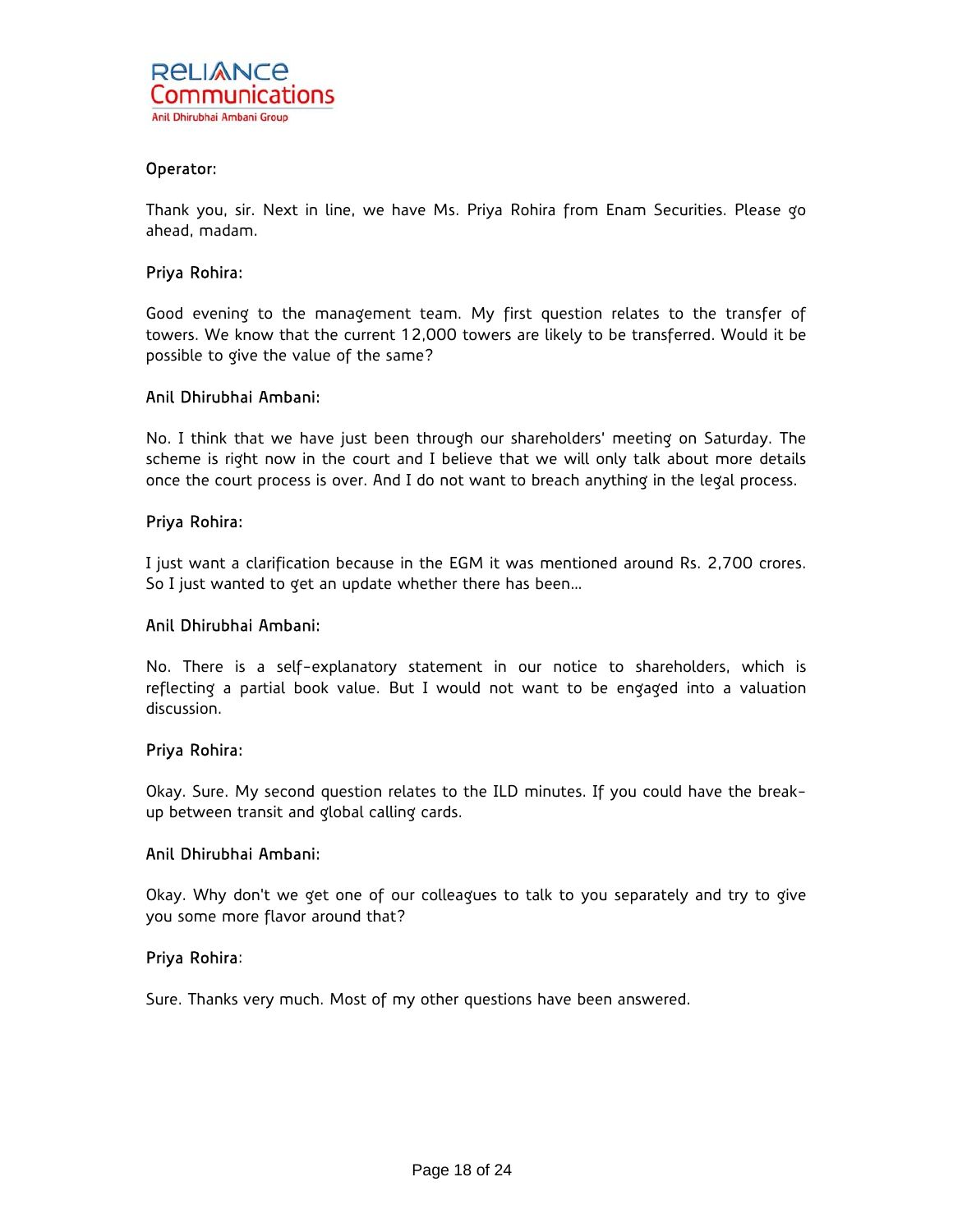

Thank you so much.

#### Operator:

Thank you. The next question comes from Mr. Rahul Singh from Citigroup. Please go ahead, sir.

### Rahul Singh:

Hi, I had a question on tower sharing. Basically, I just wanted to understand… in your notice to the shareholders, you mentioned that you will decide on a reasonable rate, which the tower company will charge Reliance Communications or actually there is no obligation for the tower company to be charging anything. So I just wanted to understand, what, if any arrangements will there be. Will it be a totally arm's length relationship or will there be any discounts assuming that you will be anchor tenant and so on.

#### Anil Dhirubhai Ambani:

No. I think that it will be purely a commercial, arm's lengths relationship between the tower company and all its tenants including Reliance Communications or Reliance Telecom.

### Rahul Singh:

Okay. And the follow-on question to this is, I have noticed that in the last two quarters the gross block on a quarter-to-quarter basis has been going up more than the capex for both the quarters. So, there seems to be some revaluation, which seems to be undertaken for possibly the passive infrastructure before sharing. Can we just get some details on the revaluations, because these are anyway part of the numbers, which you have given in the quarterly report?

#### Anil Dhirubhai Ambani:

Yes. So I will get Dan to talk to you separately and give you the specifics.

### Rahul Singh:

Sure. Thanks.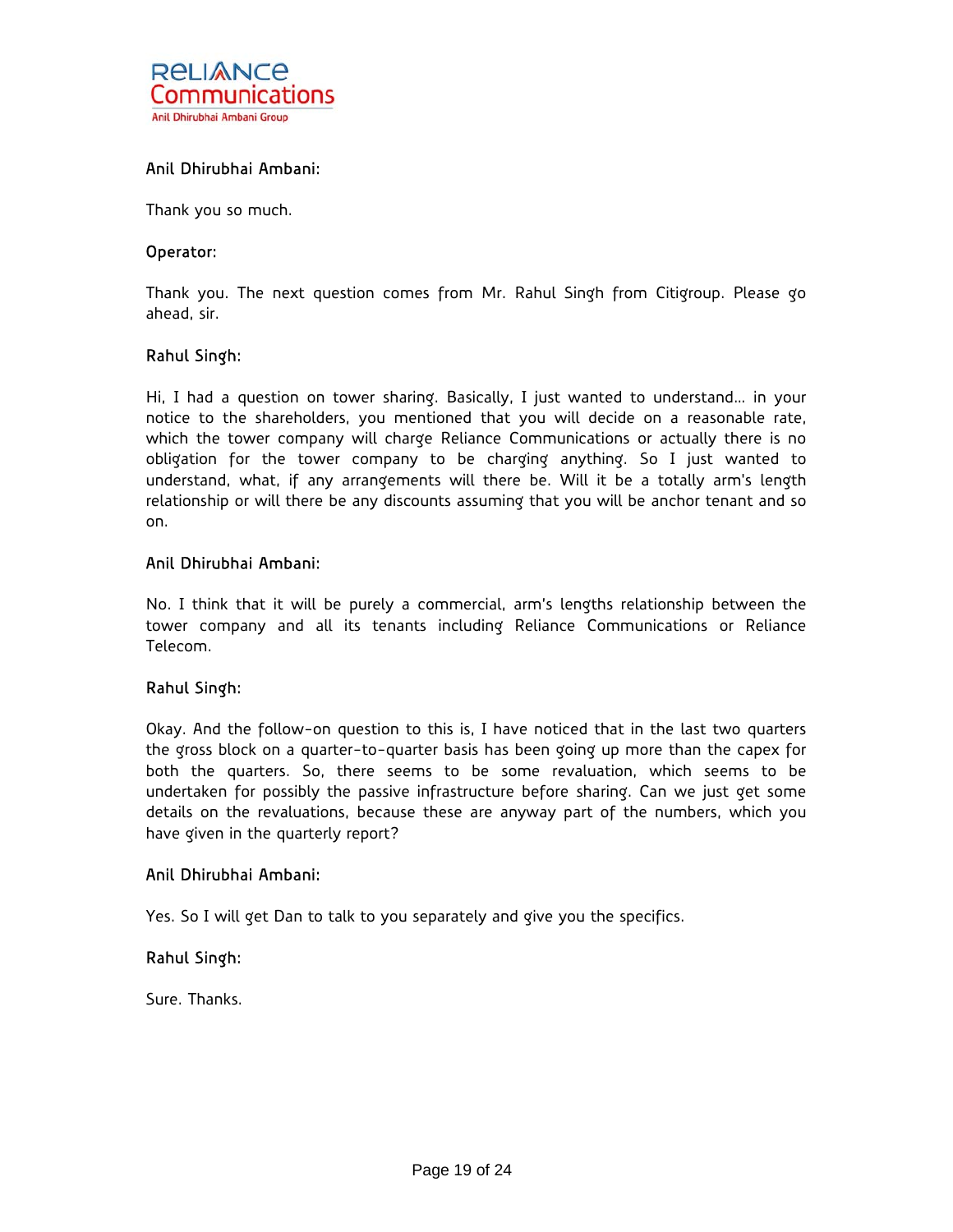

Thank you.

#### Operator:

Thank you, sir. Next in line we have Mr. Srinivas Rao from Deutsche Bank. Please go ahead, sir.

### Srinivas Rao:

Srinivas here from Deutsche Bank. I have some questions on the EBITDA margin. Could we expect the current level of EBITDA margins in the Wireless and the Global business to be more or less sustainable or do you expect more competitive pressures in these businesses?

### Anil Dhirubhai Ambani:

No. I think that, Srinivas, I do not give specific guidance on any specific number. But I think if you look at the ranges of our EBITDA margins, we think that those ranges are fair ranges to assume, going forward.

#### Srinivas Rao:

Thank you, sir. And I just want to clarify we are not looking at any equity issuance?

### Anil Dhirubhai Ambani:

Well, I think I have made it clear that what was being considered or is being considered at an appropriate time is a secondary market sponsored offering of existing stock and a potential convertible, which is also being disclosed, at an opportune time if the need arises.

#### Srinivas Rao:

Thank you.

#### Anil Dhirubhai Ambani:

Thank you.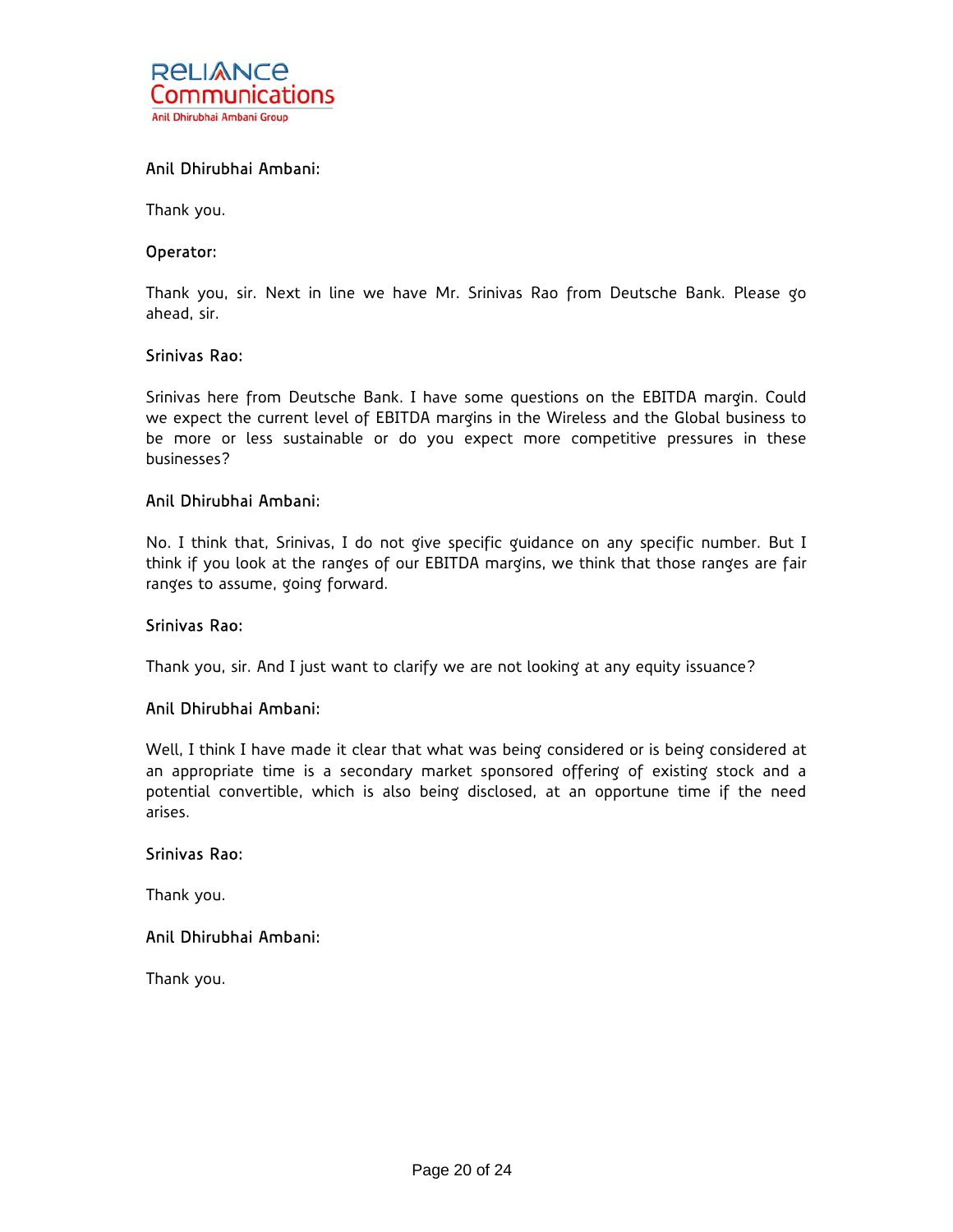

Thank you, sir. Next question comes from Rajeev Sharma from HSBC. Please go ahead, sir.

# Rajeev Sharma:

Congrats on the set of numbers. I have just two quick questions. One is, do you have a backup plan in case you do not get the spectrum in the next six or nine months, because as you rightly said, spectrum will be allocated first to the existing guys, then the new guys? And second, will you be looking to an MVNO route if TRAI is permitting that? And does it change your Hutch Essar plans if MVNO comes in?

### Anil Dhirubhai Ambani:

Okay. I think that MVNO is being discussed in the media. We will have to wait and watch how the regulators and the operators really try to do that. I think the current focus of the regulator as well as the DoT is trying to look at passive infrastructure and try to address the passive infrastructure issues. As far as our plan for spectrum delay is concerned, as all operators today in GSM wait for spectrum, what do they do to retain or maintain the quality of service? They just put additional capex, which is what all operators are doing right now.

So the backup plan is very simple. You do not stop growing and unless you want your quality of service to completely tank out, you just put additional capex. And that is the real backup plan. And I think that we also need to be clear that if the Government of India, the DoT wants 500 million customers to be using a mobile phone in the next few years, then the only catalyst for that is availability of spectrum and nothing else.

Also, I think that, I am sure you know the numbers better than me, that the telecom companies and the telecom sector is now a major revenue earner for the Ministry of Finance and the Government of India. So any propulsion in the telecom expansion is also good for the country in terms of revenue apart from the multiplier in the economic impact that it creates for the country.

### Rajeev Sharma:

Just one follow-up question. You mentioned about your co-location agreements with six other telecom operators. Are they flexible, are the sites decided? And if they are, how many sites do you get with this co-location agreement which you have?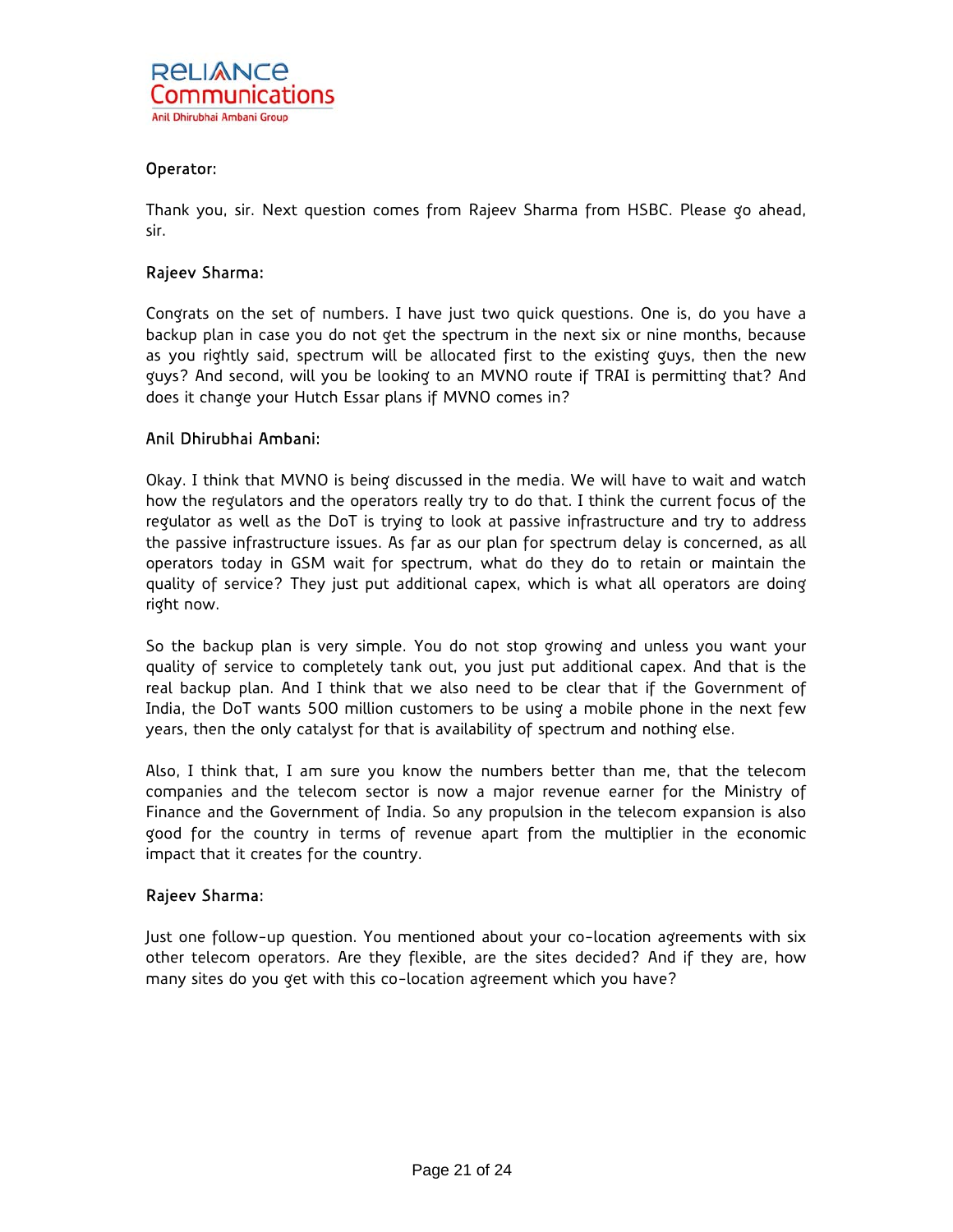The general rule is that for every one site that you ask for, you give one, or you get one and you give one. That is the general rule. This is a pretty standard practice in the telecom space in India. A number of operators are already participating. For that matter, a number of the companies that I spoke about, we have already started co-locating our electronics on their network. So this is not a fairy tale story. This is reality. And the reality is already being displayed and executed.

# Rajeev Sharma:

That means you have 12,000 towers, and you are getting 12,000 to 20,000…

### Anil Dhirubhai Ambani:

I think there are operators who do not want to come on somebody else's towers. They just want people to come and be tenants on their towers. So there are two-prong approaches. One is, "You please come and be a tenant of my tower, I don't need anything from you except your money", which is a tenancy rental. Alternatively, the second option is, "I give you my 20 towers, you give me your 20 towers."

### Rajeev Sharma:

Right. And does your capex number of US\$2.5 billion include any savings because you are forming a separate tower company and you are expected to have more tenants on that? And as you rightly said that this will reduce the capex for the wireless business.

### Anil Dhirubhai Ambani:

No. I think that there will be capital efficiency and we also spoke about being arms' length. And all the stakeholders of Reliance Communications will be the stakeholders of Reliance Telecom Infrastructure and we have to be fair to all stakeholders.

### Rajeev Sharma:

Thank you.

### Anil Dhirubhai Ambani:

Thank you.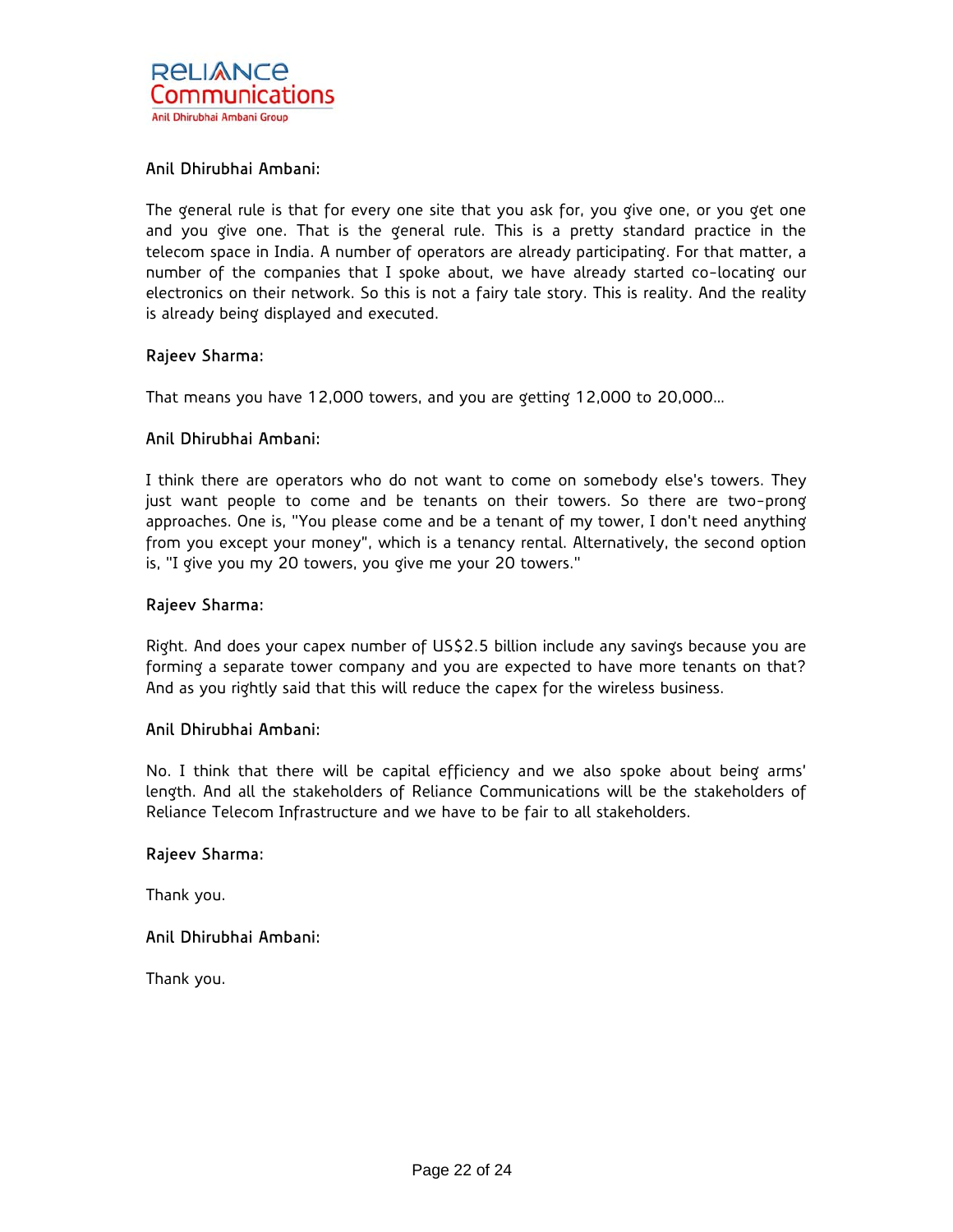Thank you, sir. Once again, if you wish to ask a question, please press "star, one" on your telephone and wait for your name to be announced.

### Anil Dhirubhai Ambani:

If there are any further questions… we will take one final last question. Otherwise I would like to thank everybody for being on this call and I look forward to see you again in April at the end of our fourth quarter results, and I look forward to your continued support. Thank you so much.

#### Operator:

Sir, we have one more question.

### Anil Dhirubhai Ambani:

Okay. We will take it.

#### Operator:

Definitely. The question we have is from Vaibhav Doshi of Motilal Oswal Securities. Please go ahead.

### Vaibhav Doshi:

Sir, just wanted to understand, you said that because of bundling of free minutes the ARPU has come down and that might start with the lag effect. But as a consequence, your MoU should have gone up. So I am just trying to understand this disconnect.

### Anil Dhirubhai Ambani:

The minutes of use should have gone up.

### Vaibhav Doshi:

Yes.

### Anil Dhirubhai Ambani:

Is this the question? Prakash?